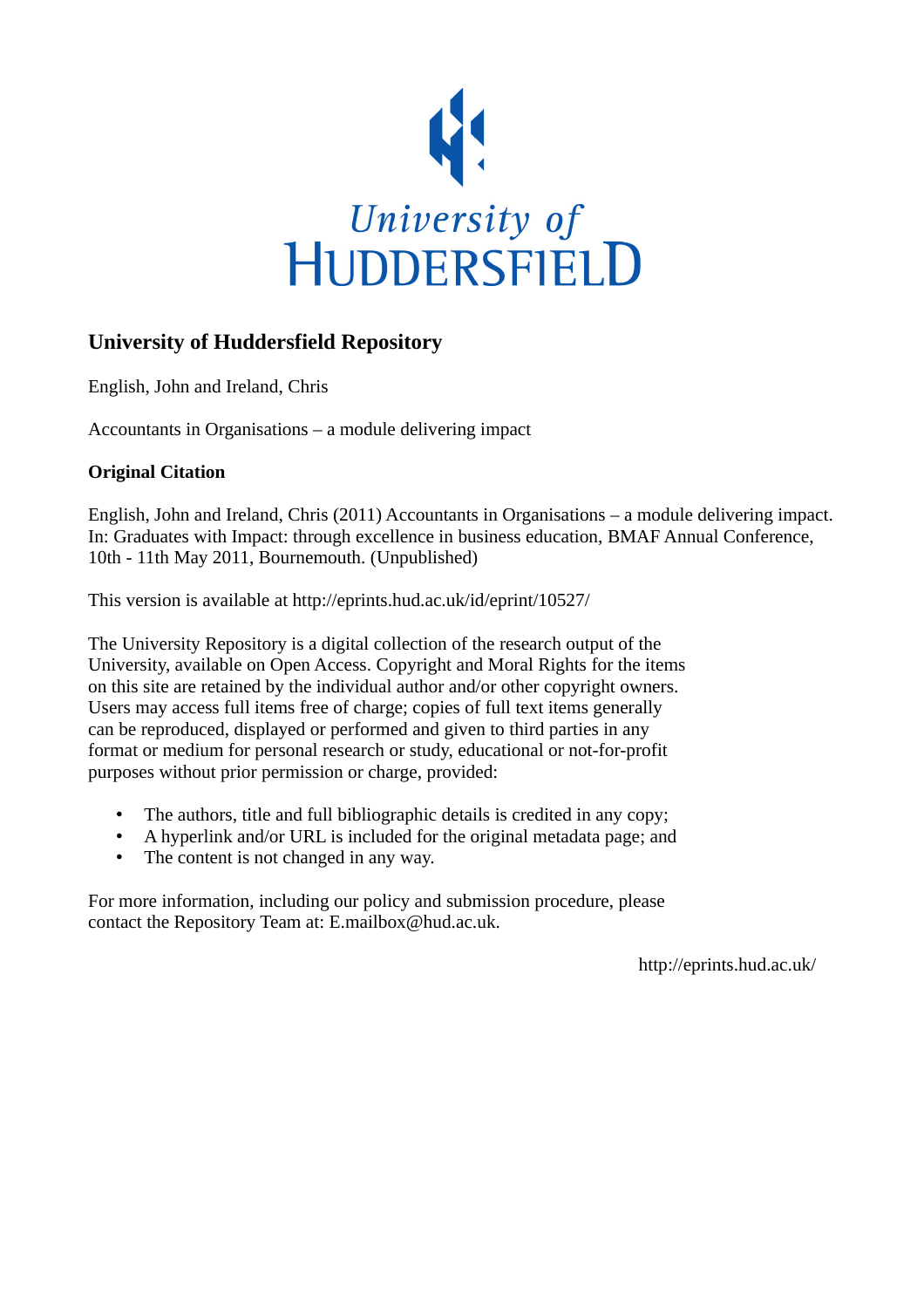# **Accountants in Organisations a module delivering impact**



# **By** John English & Chris IrelandThe Business SchoolUniversity of Huddersfield

Inspiring tomorrow's professionals

02-05-11/JME & CJI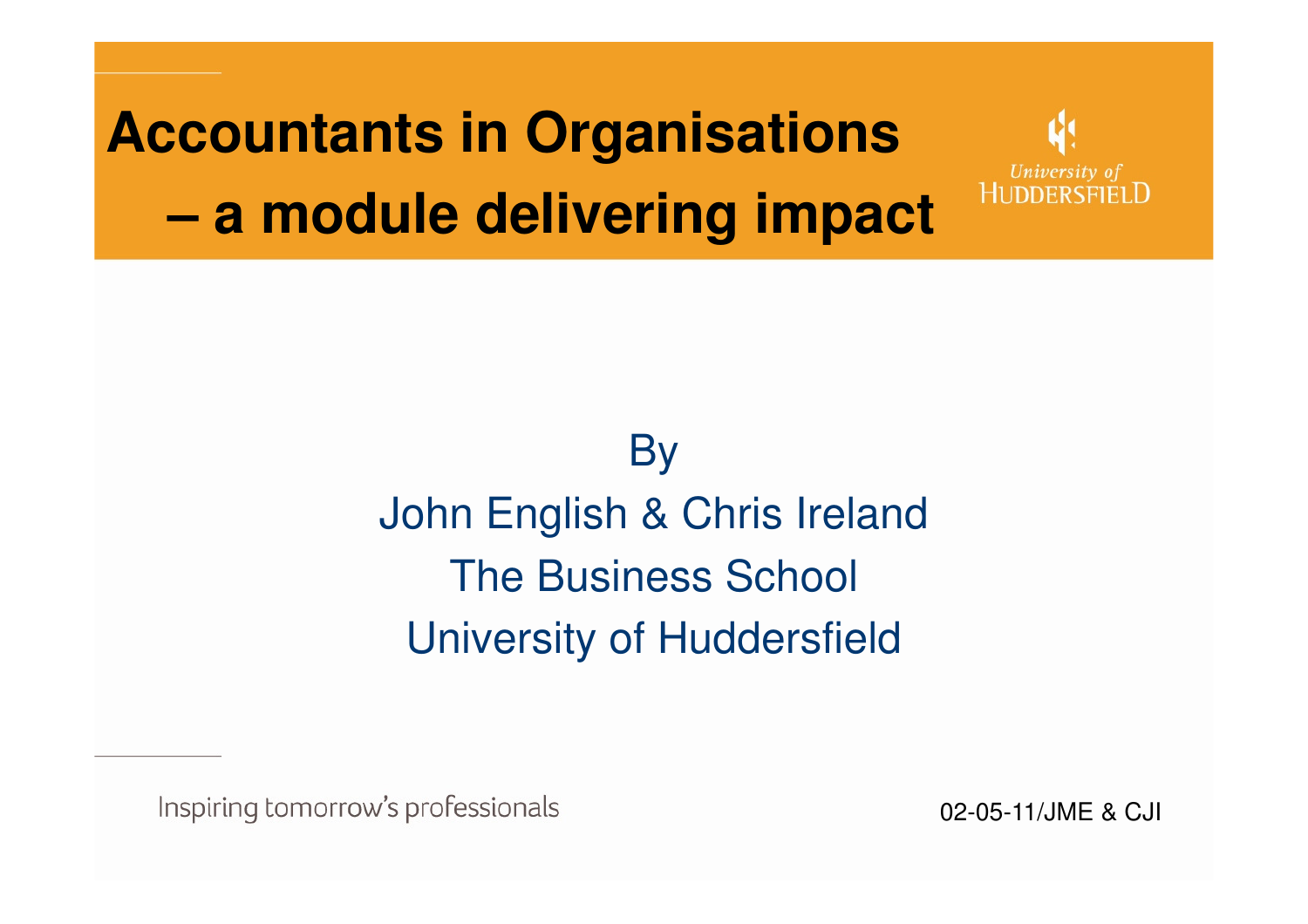

• The module

**Outline** 

- What we do in the first four weeks and why we do it
- Examples of module activities
- Student reflections on the exercises
- Preliminary results of survey of employability from students' perspective
- Have we made an impact?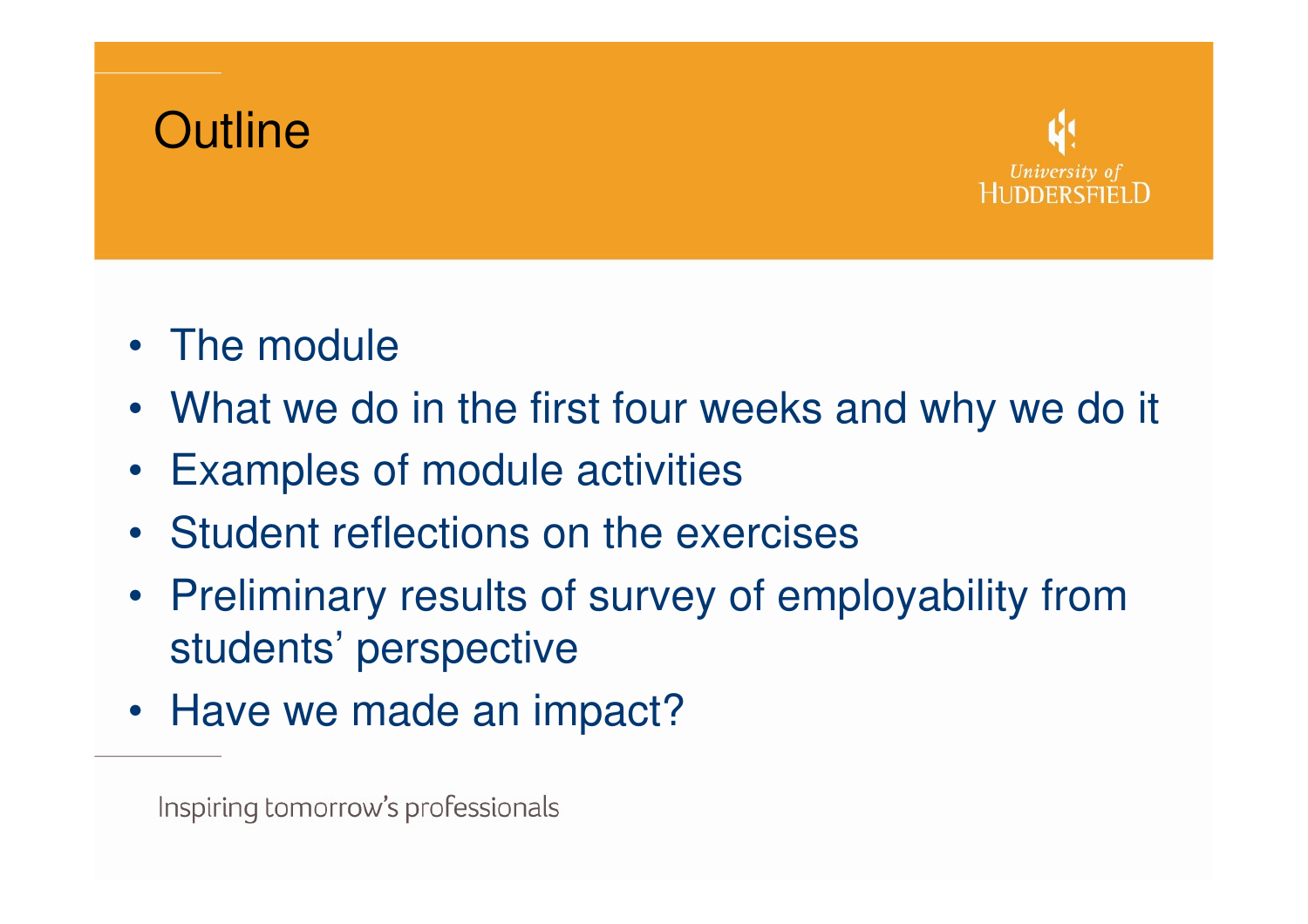In 2006 we were asked to create a new module that would make an impact in the following areas

- Personal Development Planning
- Academic Skills and Vocational Skills
- Professional Body requirements
- Reflective writing
- Using formative exercises
- Enhancing the personal tutor system
- Shift student focus from numeracy
- Encourage placements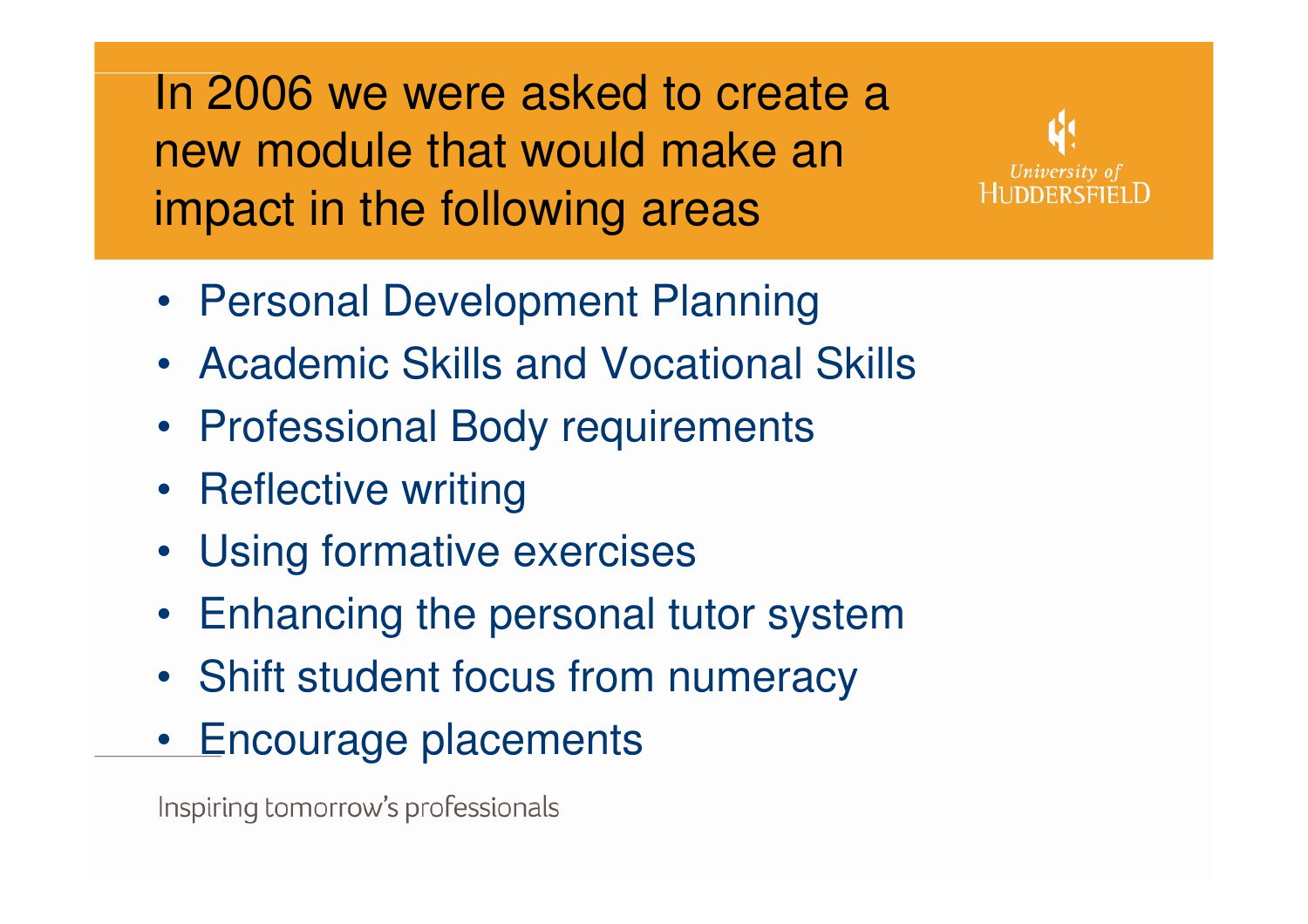#### Placement Literature



- Ward (2006) placements impact on the students' achievements
- Paisey & Paisey (2010) developing skills via placements
- Surridge (2009) developed and quantified these ideas in his research
- Koh and Koh (1999) National Service impact on male degree performance
- Gracia and Jenkins (2003) final year performance and placement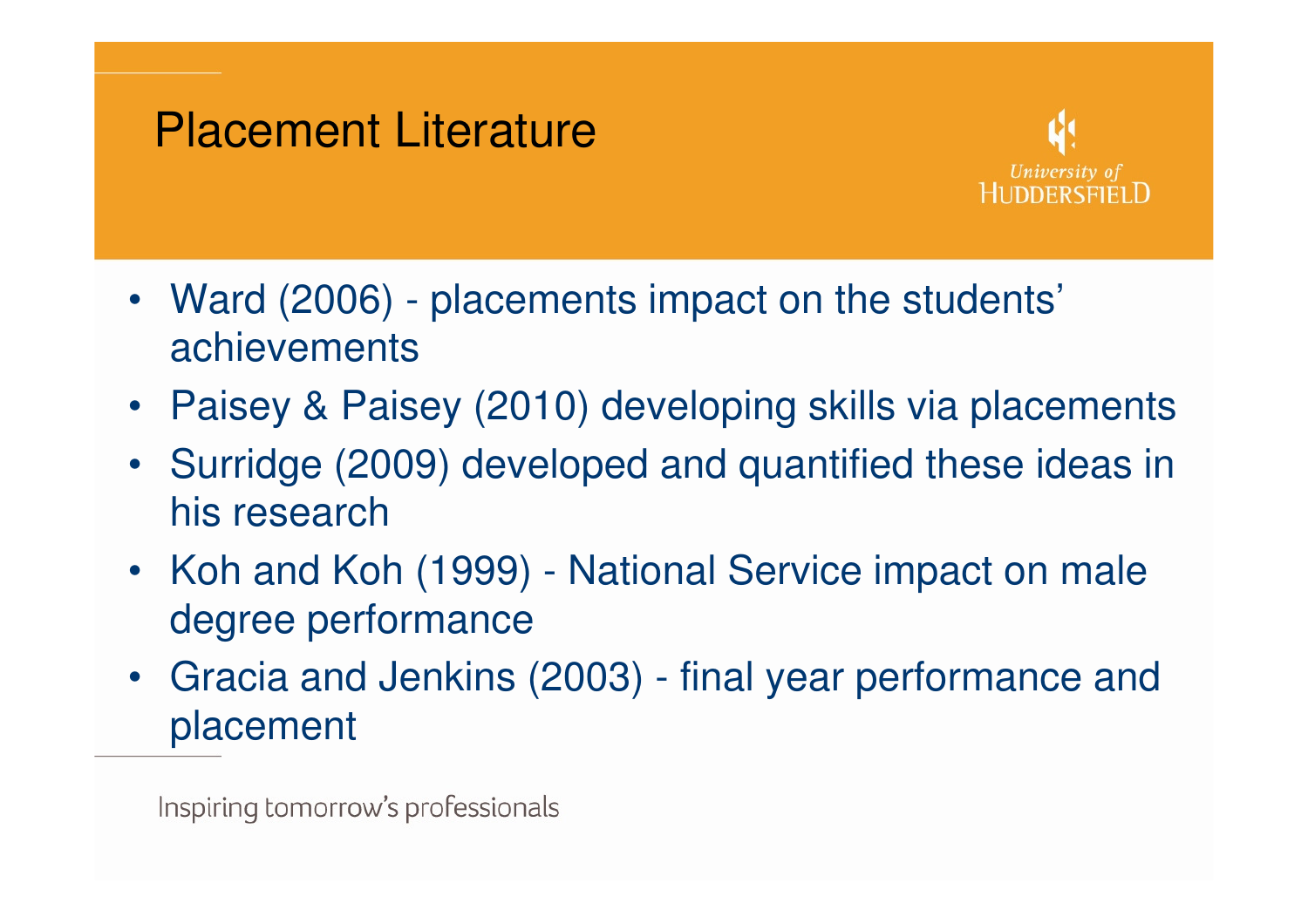# How did we develop the AIO program?



- We needed an original vehicle within the module so wecreated a theoretical placement company - G.R.Adco Ltd
- The students apply for a position by submitting a CV andcovering letter, all will be accepted by the company
- Whilst 'employed' by G.R.Adco Ltd they would participate in a series of interesting 'graduate' tasks during the year
- The early introduction to writing and plagiarism is extended by using reflection, formative exercises, PDP Portfolios all linked to the consideration of their employability using the Student Employability Profiles (Rees, Forbes and Kubler, 2007)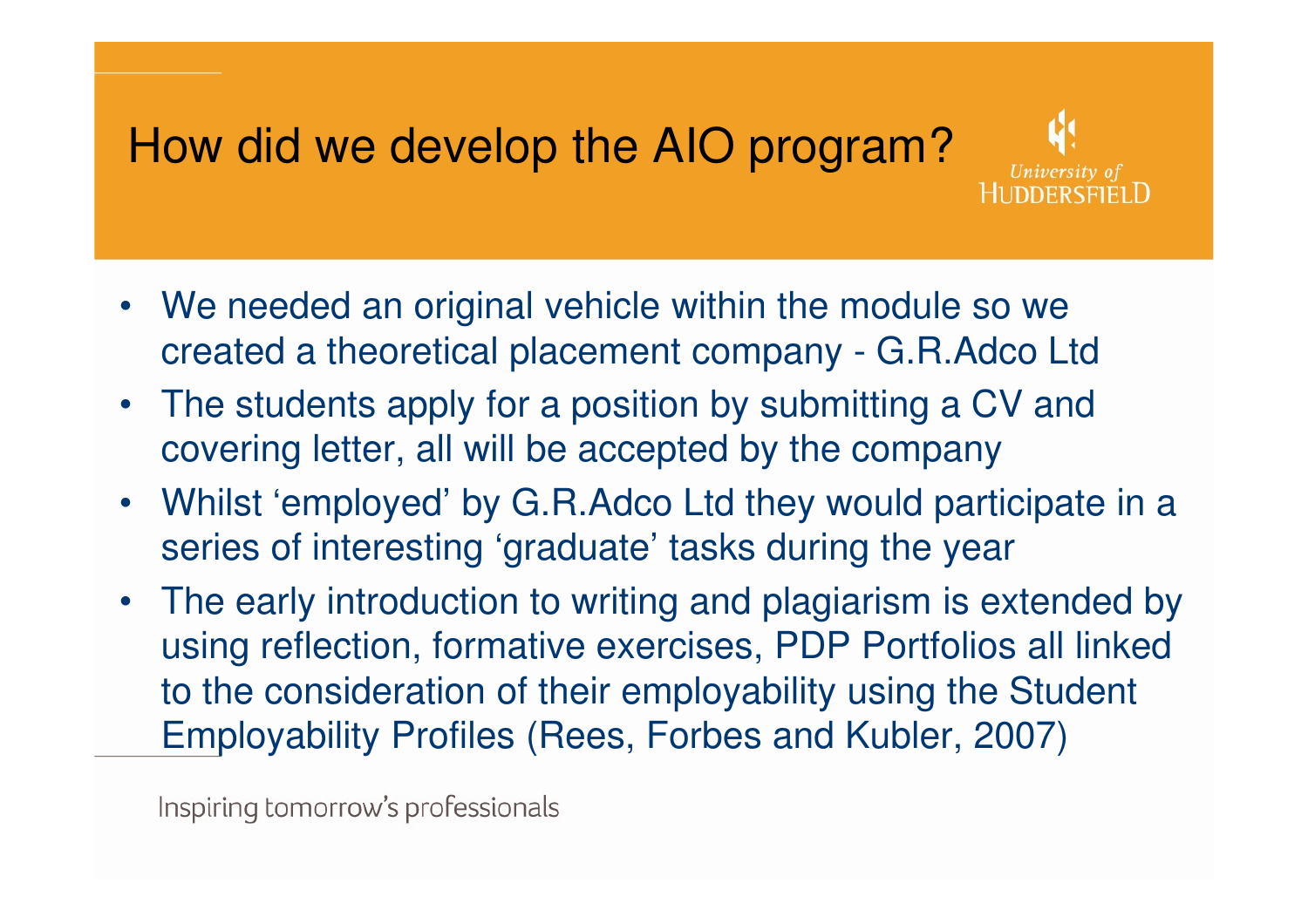# What sort of content have we included?



- Baseline exercises
	- Employability competences self review
	- Learning and Leadership styles
	- $\mathcal{L}_{\mathcal{A}}$  , and the set of the set of the set of the set of the set of the set of the set of the set of the set of the set of the set of the set of the set of the set of the set of the set of the set of the set of th Individual Learning Profile
	- $-$  Essay writing, CV and Covering letter exercises
- ACCA Professional Body Business Game
- STANCE Business Meeting and Report Writing
- Strauss Pricing Exercise
- Flintoff Accounting Analysis
- University presentation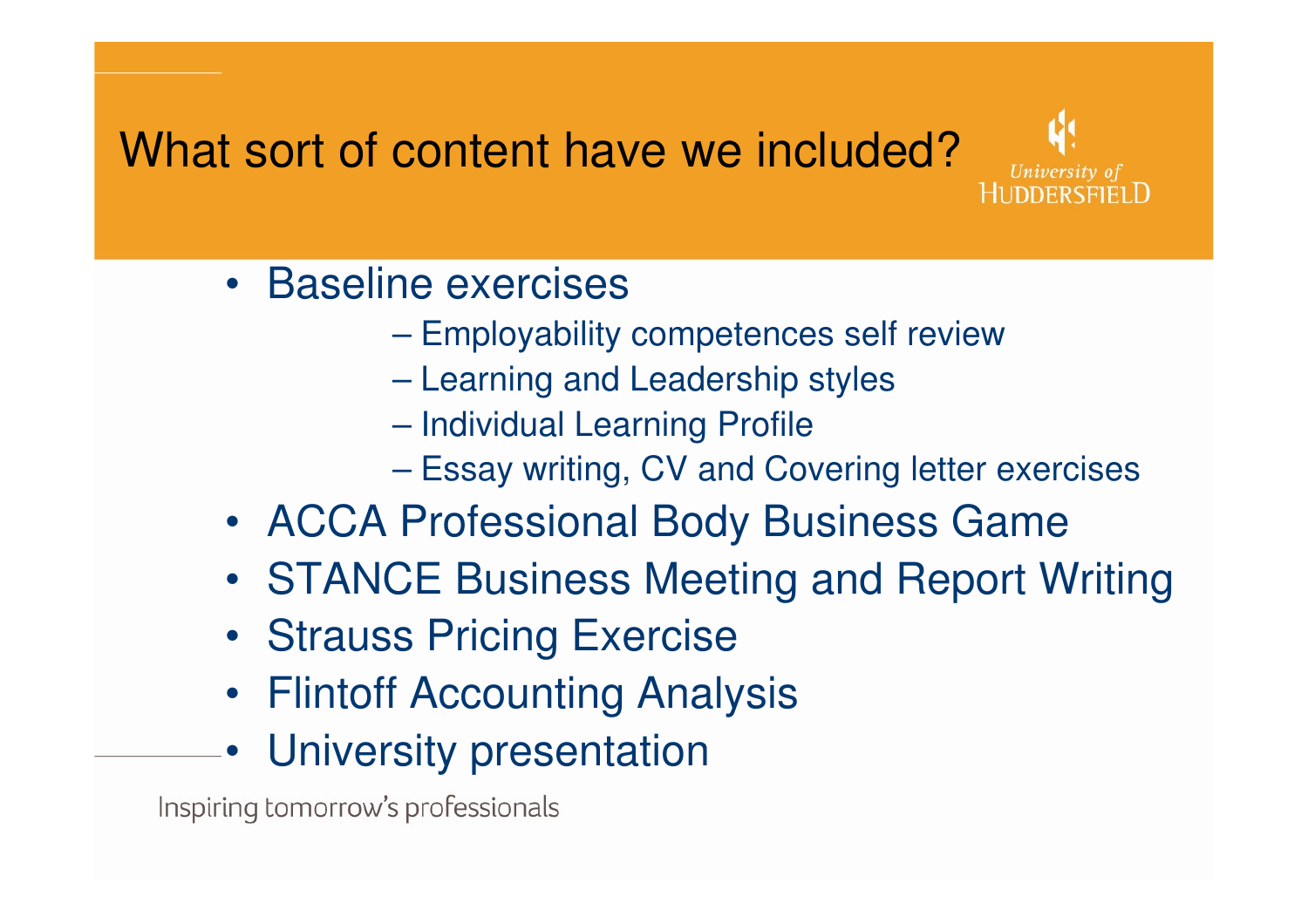# Why did we develop the AIO programin this way?



- The Robbins Report (1963) contribution to society
- The Bedford Committee(1986) graduate inadequacies
- CPA Australia (2002) equipping graduates for professional practice
- Bowden and Masters (1993) classroom concepts and the workplace
- Key development areas identified are critical thinking, communicating at various levels with various audiences, team working and solving business related problems.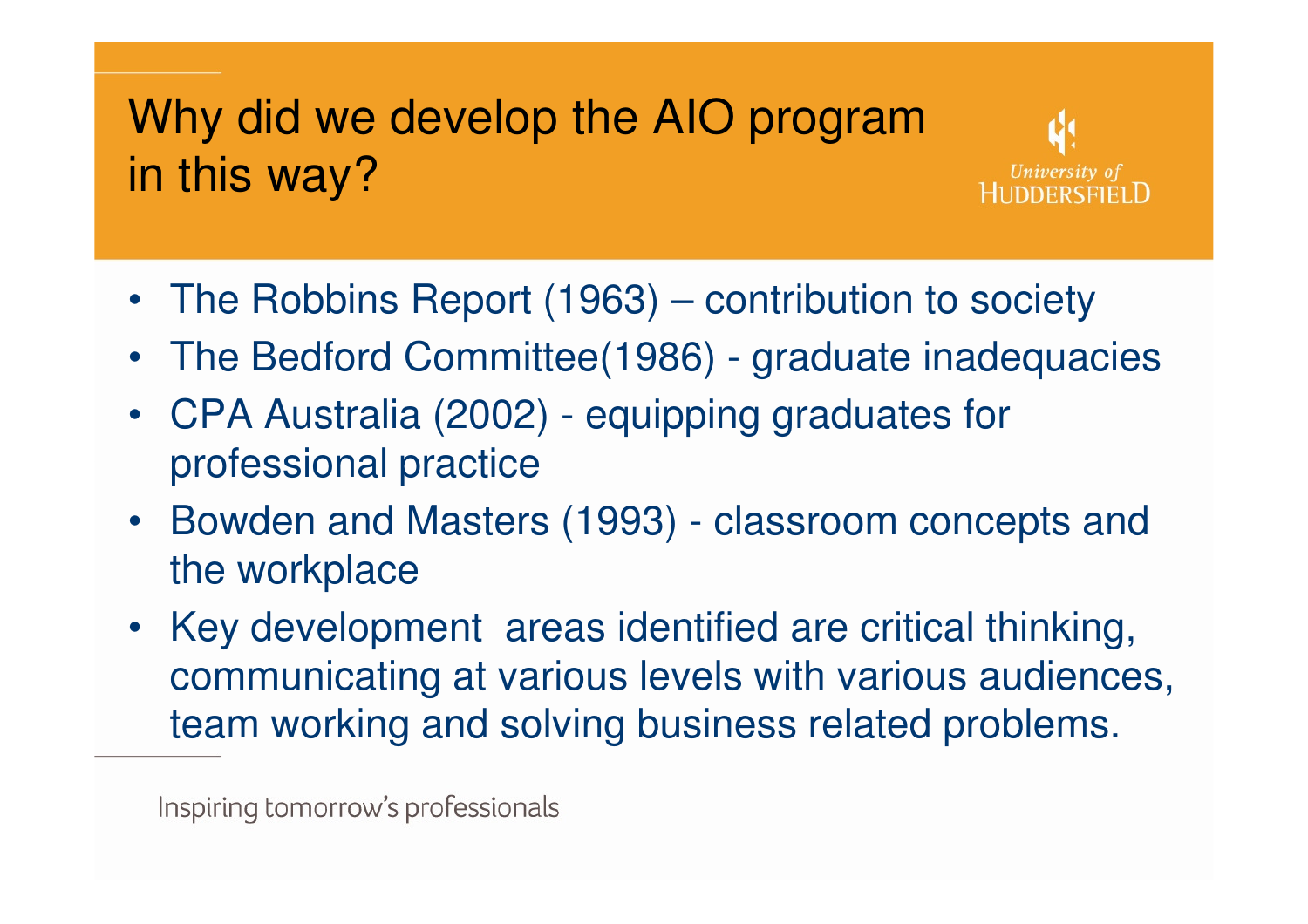## Putting writing into the equation



Common misconception – it's all about numbersStudents wanted to get on with their studiesFocus on writing from day two of inductionEstablishing baselinesWriting (two short assignments)Competencies (self-reviews)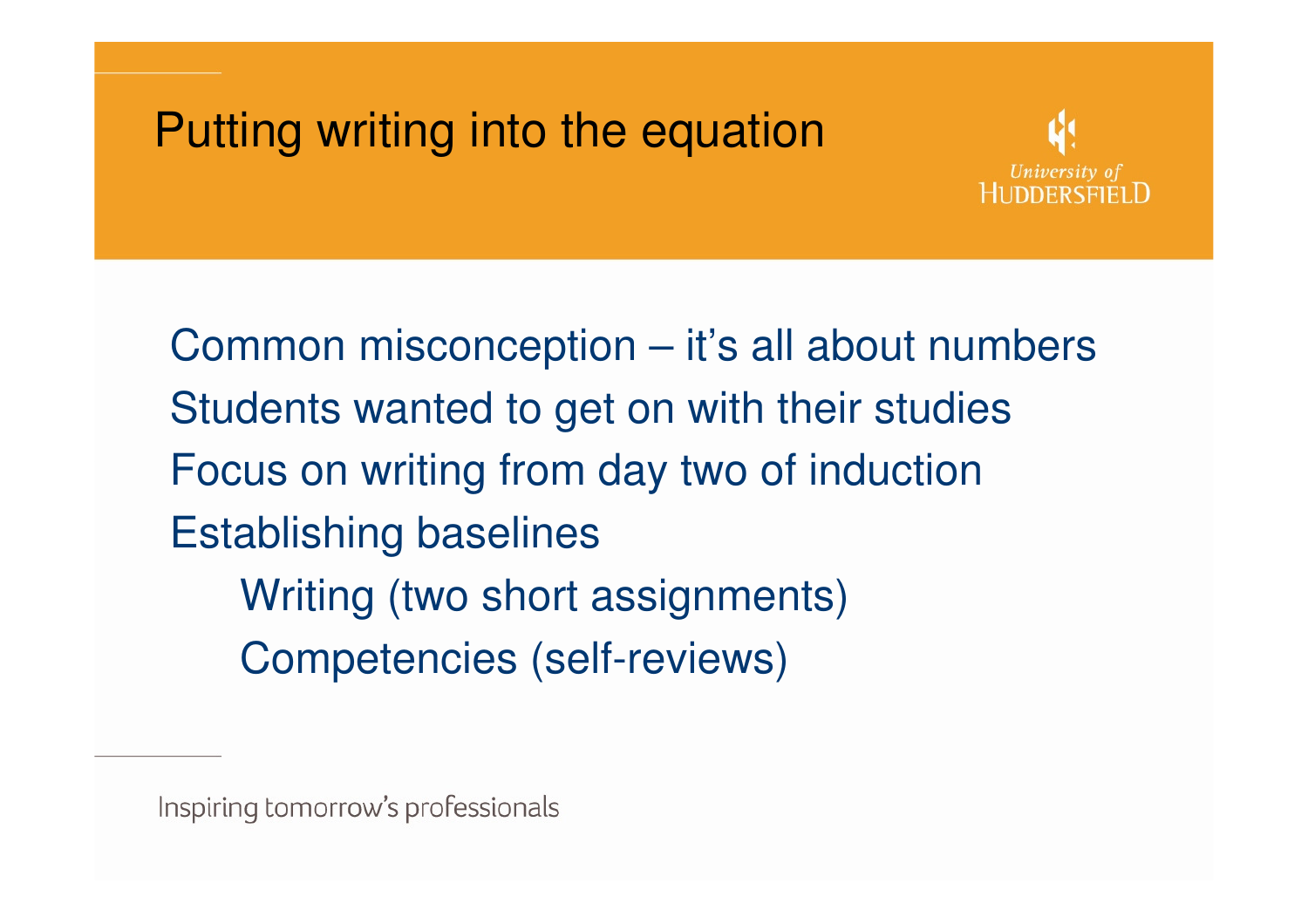Let's look at some of the exercises(both formative & summative)



- ACCA Business Game
- STANCE Business Meeting and Report Writing
- Strauss Pricing Exercise
- Flintoff Accounting Analysis
- University Presentation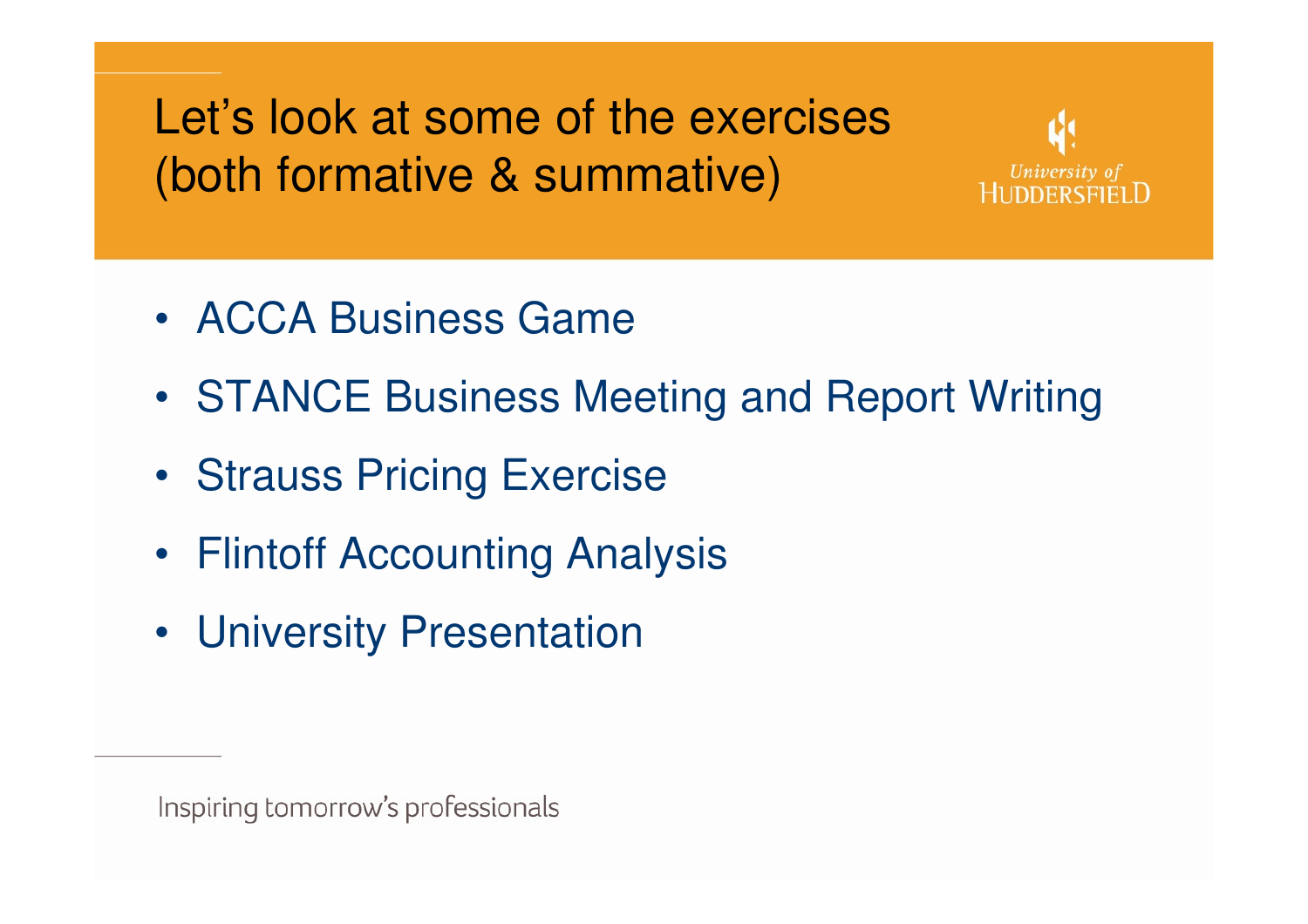

#### ACCA Business Game



- Business Challenge (ACCA)
- Students must act as group of consultants for a Local Authority and help them make the right decision
- Students present their solution on flip chart paper using the first stage of our method for developing presentation skills



A place to live? A place to shop? A place to park? You must decide for your local community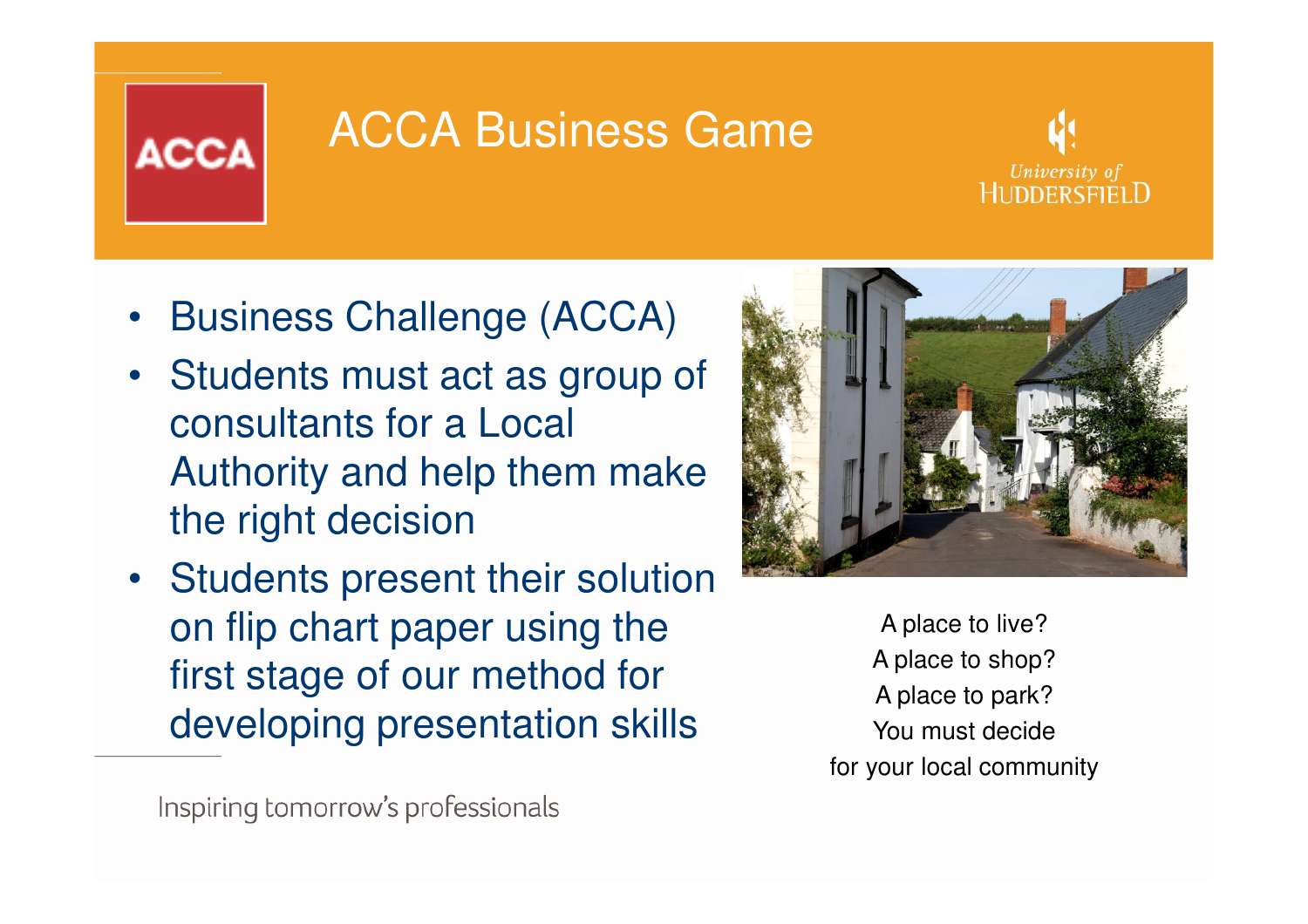Which employability competencies would you expect to develop in this exercise?University of **HUDDERSEIELD** 

A)Adaptability / flexibilityB)AnalysisC)DecisivenessD) Initiative E)Teamwork / working with othersF) Tolerance of stress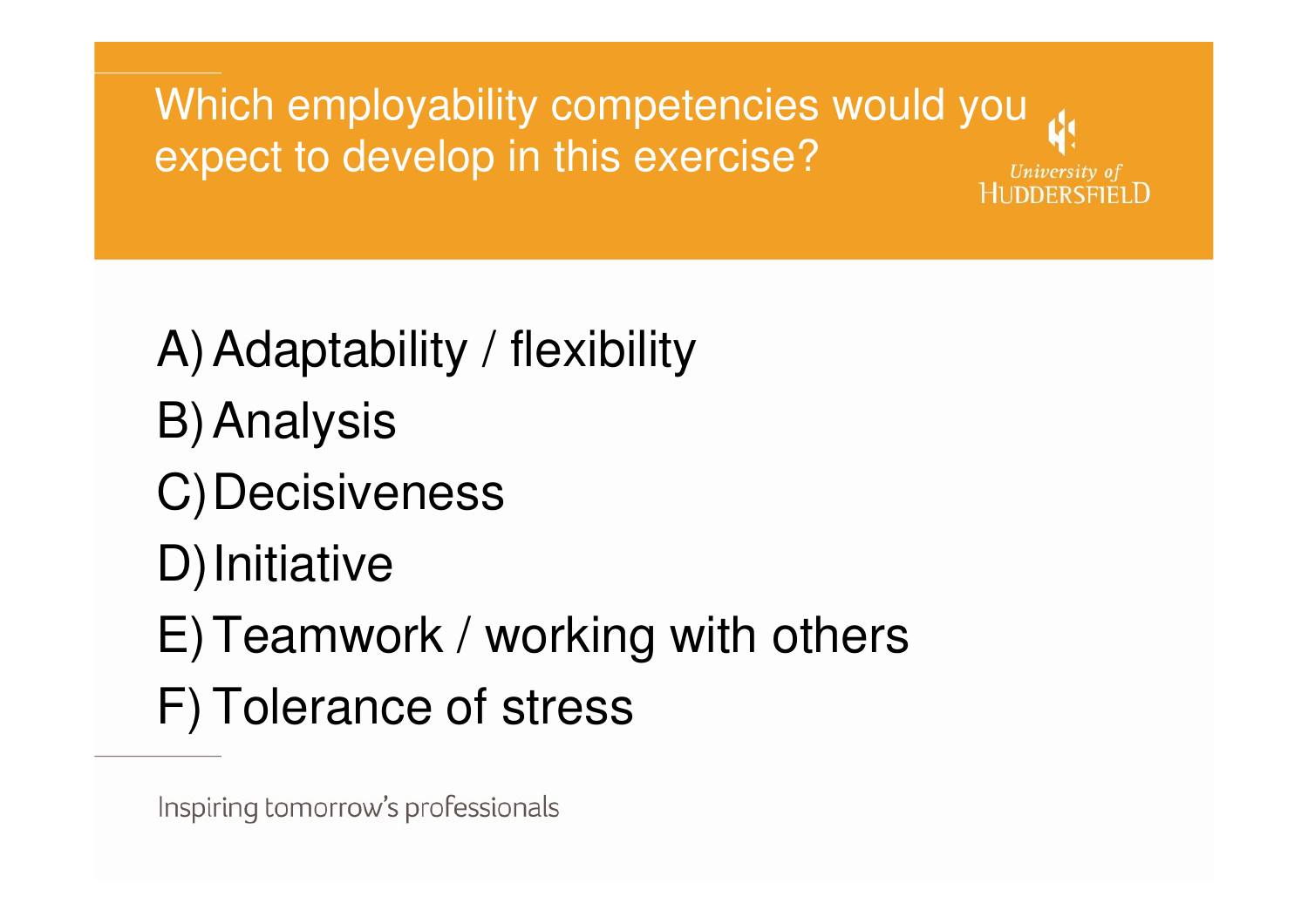### ACCA Business GameWhat do the students say?



- • **Financial Awareness** – "During the meetings I wasn't able to provide the group with any figures, it took me a long time to understand where the numbers came from, although I felt behind in my course my group were very supportive and they helped me. I have decided I will prepare figures before a meeting in future as this will help my understanding"
- $\bullet$ **Interpersonal Sensitivity** – "I am too dominant/adamant about my point of view. In this task I recognised/respected the views of others as they were better than my own. From the feedback I realise I must respect others' views ... something I will continue to do throughout my University course"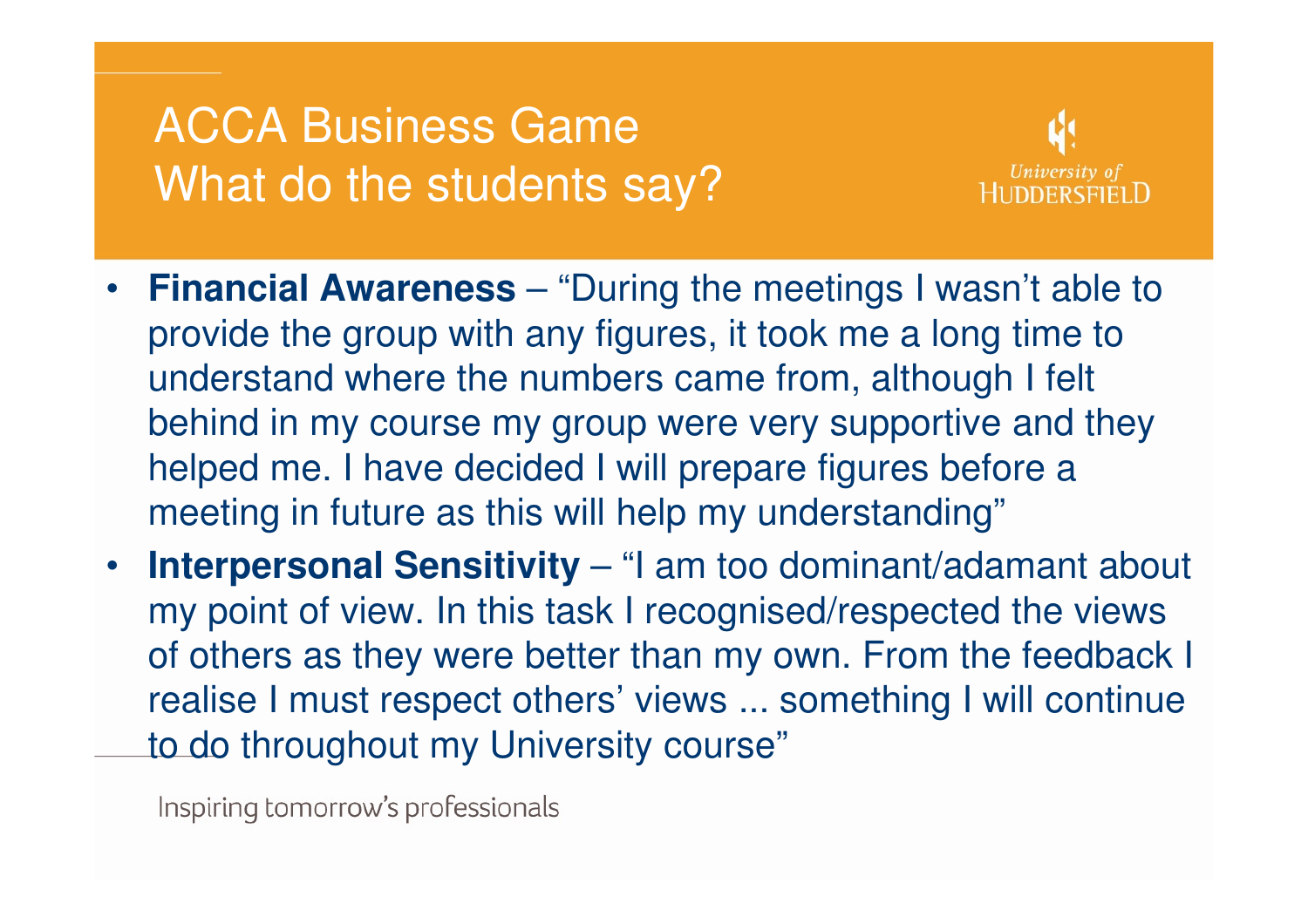#### STANCE Business Meeting



- STANCE (Unilever)
- • Students participate in a 'board' meeting to discuss and resolve a number of Company issues
- The CEO cannot attend the board meeting but has asked each 'player' to send a written business style report of what happened, how it happened and how they felt about the decisions made

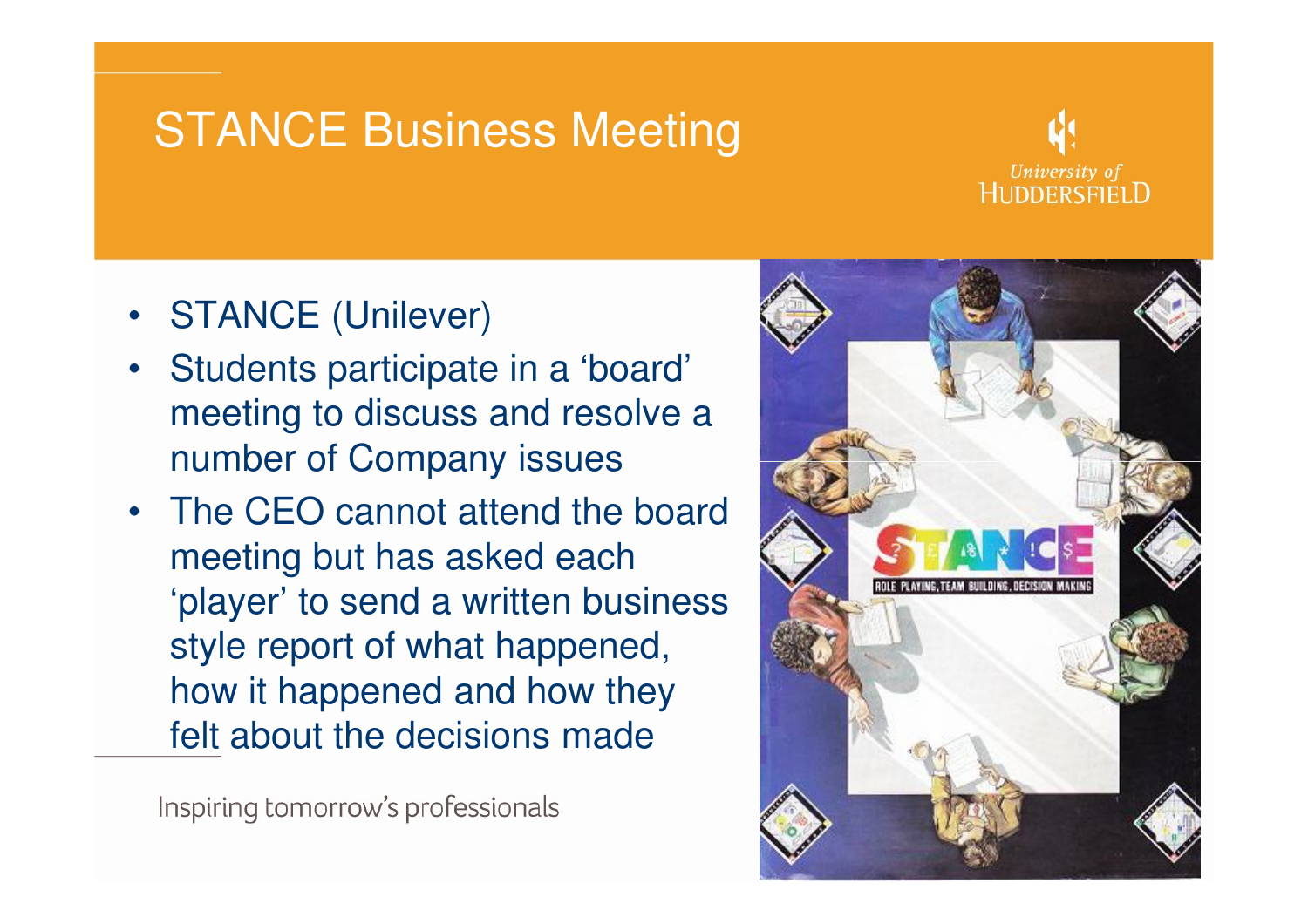Which employability competencies would you expect to develop in this exercise?University of

A)Achievement orientationB)Commercial awarenessC) Influencing D)Written communicationE)Organisational understandingF) Interpersonal sensitivity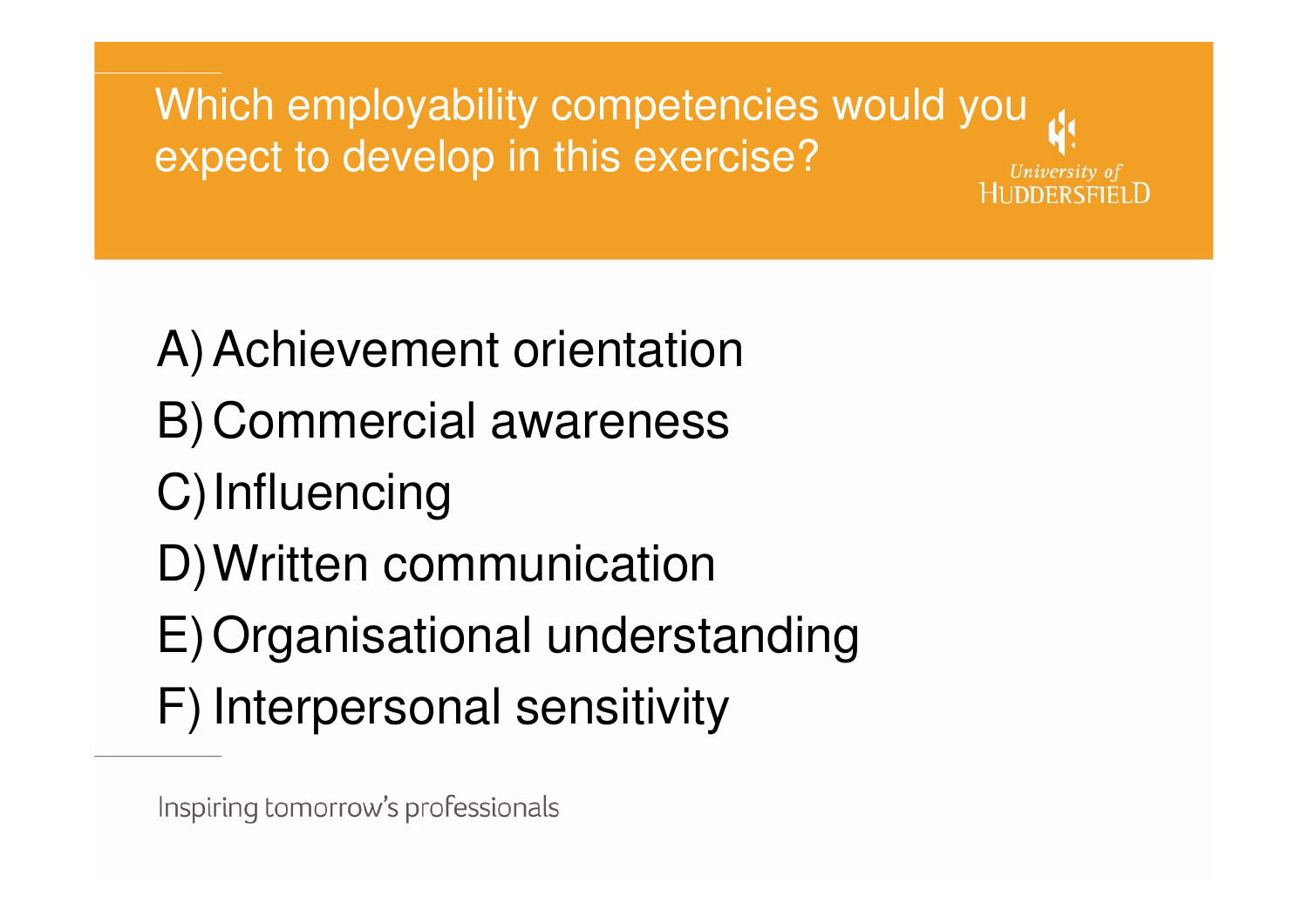# **STANCE** What do the students say?



- • **Judgement** – "In my History A-level … I was advised not to make judgements and to stay unbiased, so I didn't support either side of an argument and this worked as I got an Agrade. In this exercise I realised that I must evaluate the arguments and come to a decision rather than sit on the fence. I am going to try to turn a past weakness into a strength"
- **Leadership** "I had a disastrous experience at school when being forced to be team captain and we lost badly … This task shows that I can do it (leadership) but I know I can develop my leadership skills even further"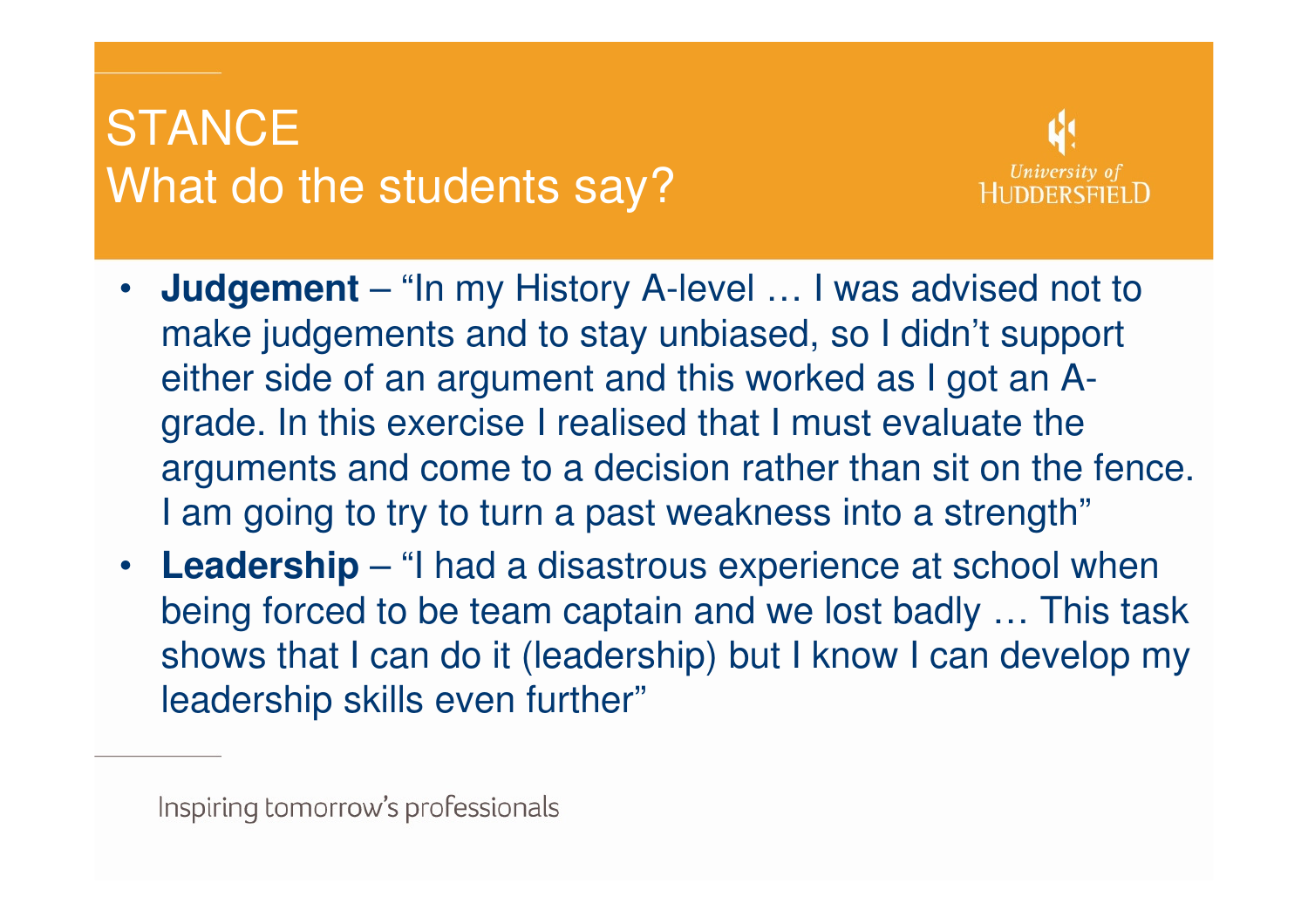#### **Strauss Pricing Exercise**



- Strauss Pricing (Module Leader)
- Students are asked to help a client with producing a set of budgets, a pricing strategy and a creative marketing slide for a new unique light weight caravan recliner
- The team solution must be presented by PowerPoint this time using the second stage of our method for developing presentation skills





£150 - Premium pricing? £124.99 - Penetration pricing? £72 + £36 - Cost plus pricingYou must help the client to decide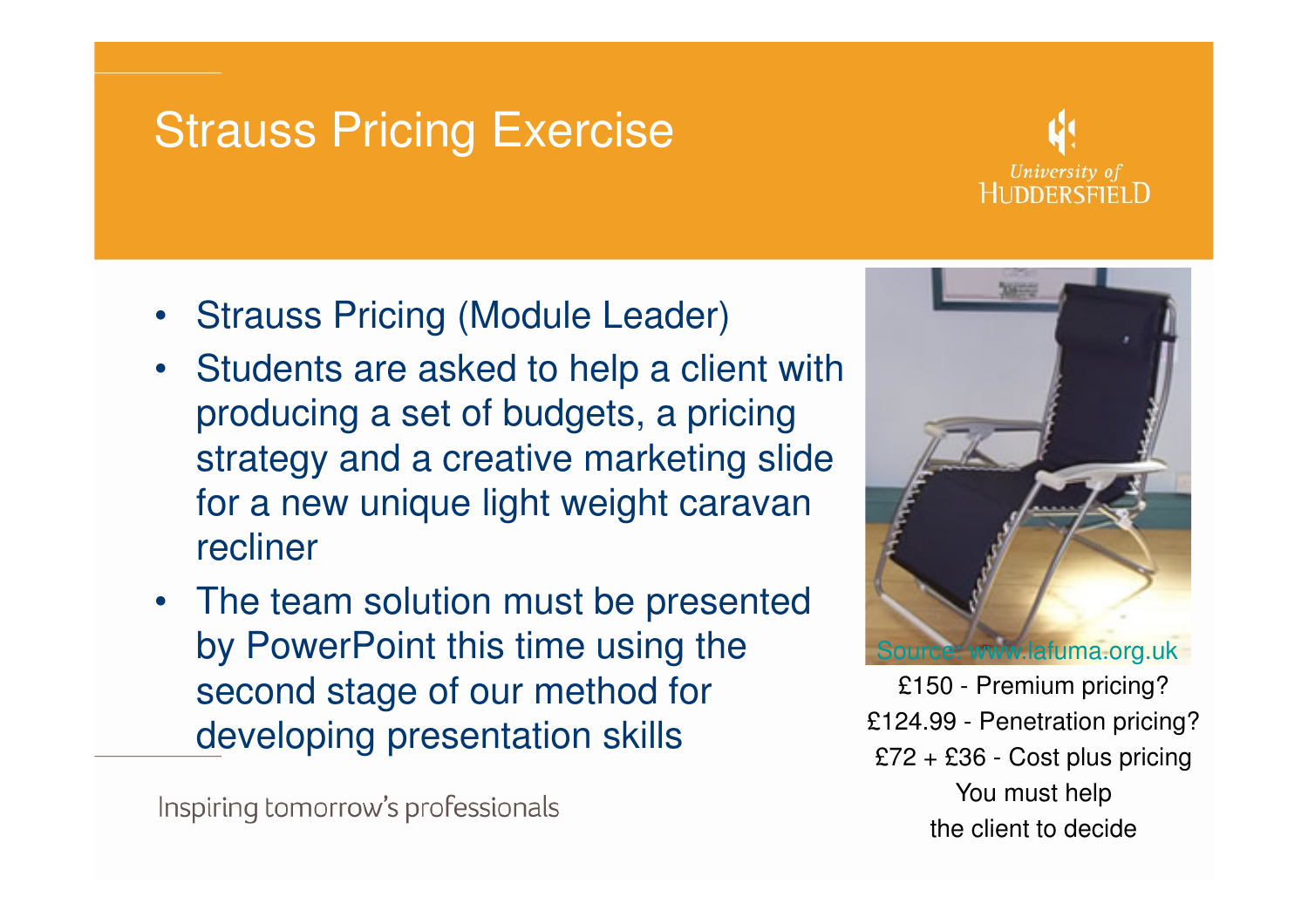Which employability competencies would you expect to develop in this exercise?University of HUDDERSEIELD

A)Attention to detailB)Planning and organisingC)LeadershipD)Life-long learningE) Creativity F) Technical knowledge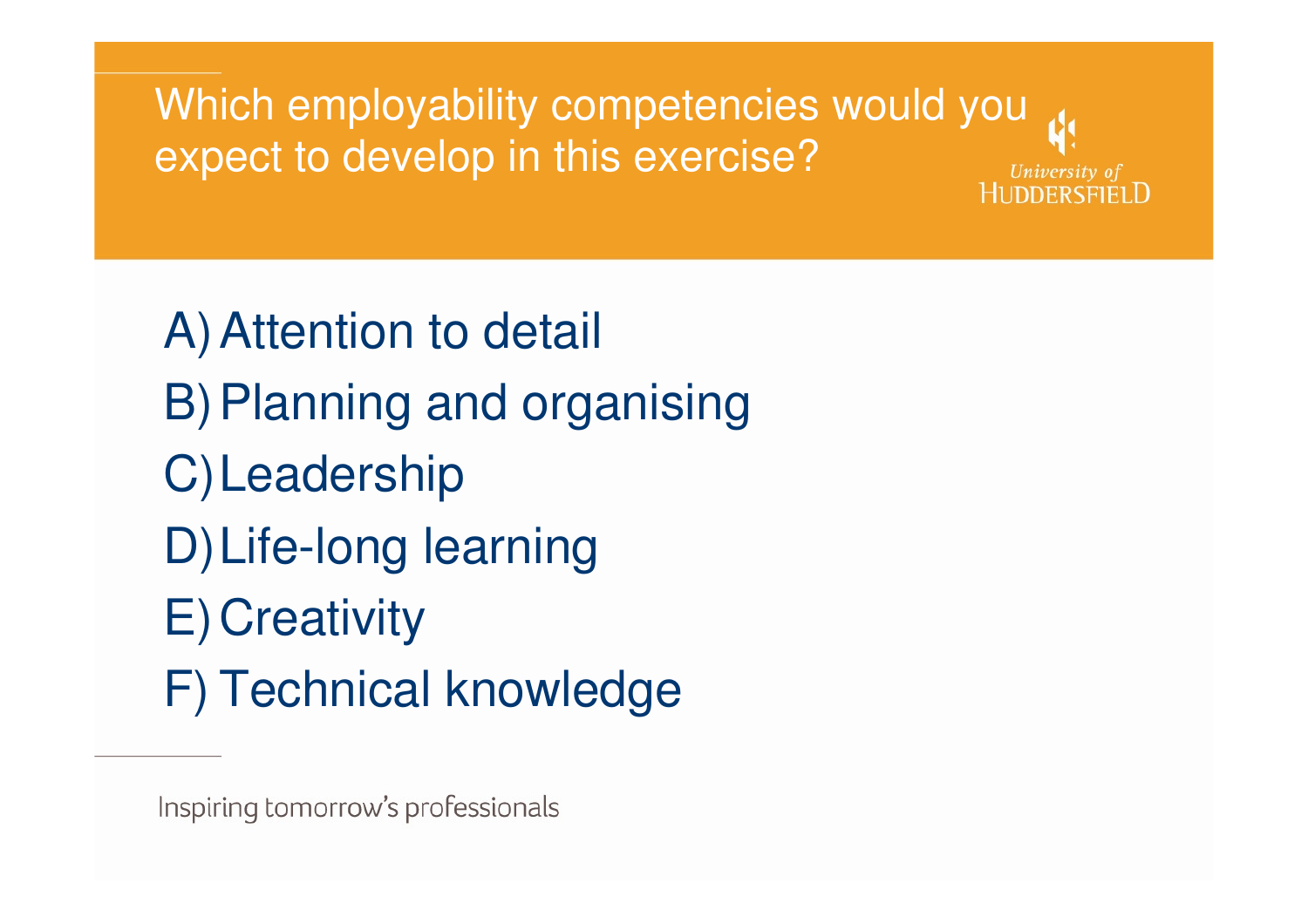### Strauss Pricing ExerciseWhat do the students say?



- **Tolerance for Stress**  "When I discovered we had to do presentations my heart skipped a few beats and I was hit with nerves. Could I fake illness to get out of doing them? – the formative process … has really helped me overcome the fears of presenting and I am finding ways of managing the stress."
- **Leadership** "Ever since starting school I have never enjoyed taking the lead or taking responsibility for a task. I felt quite pleased when my team asked me to be a team leader as this gave me the opportunity to get over my fears and take control of a situation"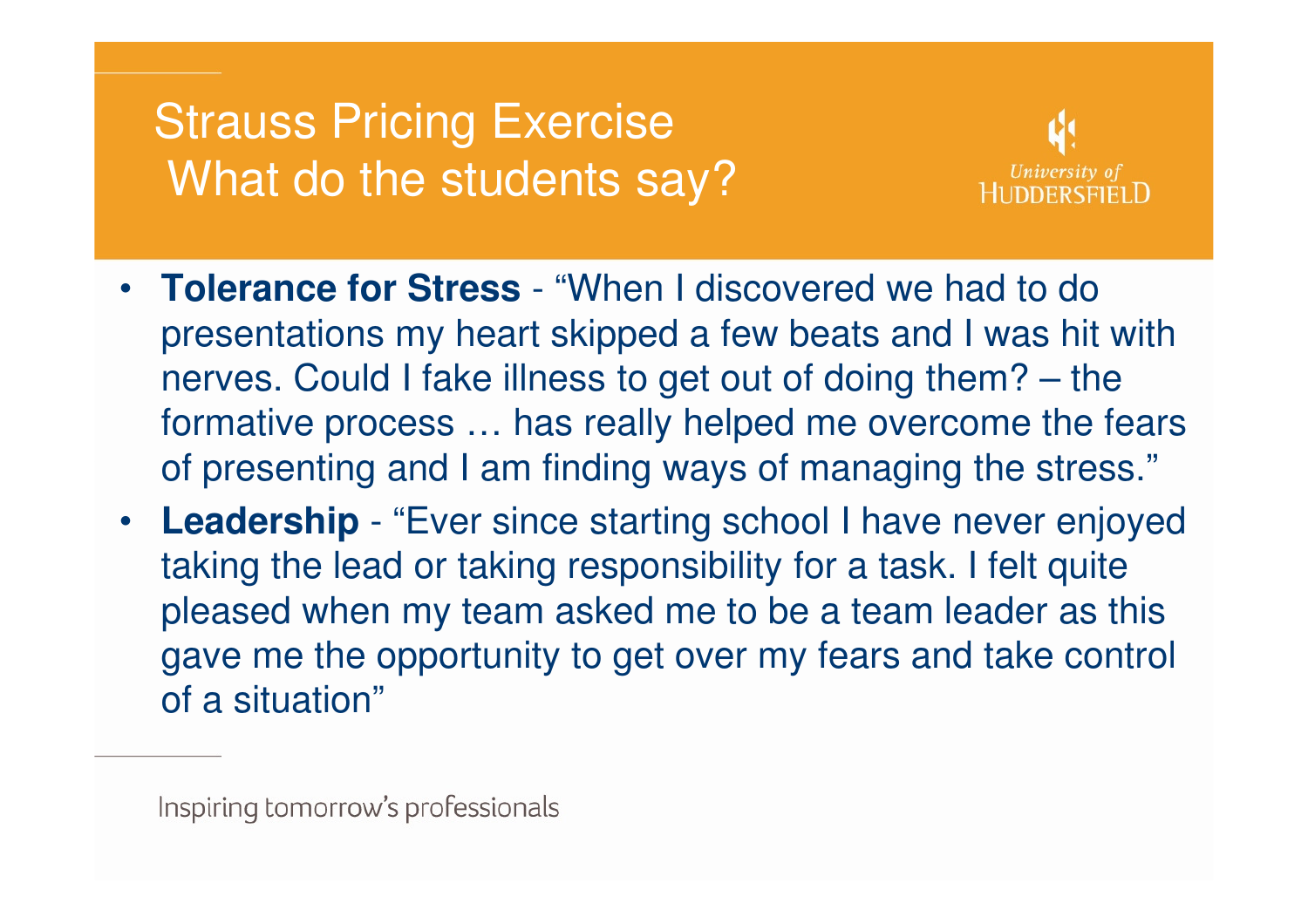### Flintoff Accounting Exercise



- Flintoff Accounting (Module Leader)
- • Students are asked to analyse a client's manual accounting records and then attempt to persuade them to use accounting software instead
- An individually written letter incorporating both a technically focussed approach concerning the analysis and then adopting a persuasive style to market the accounting software



Balance Sheet or Statement of Financial Position? Profit and Loss or Income Statement?I prefer to do things my way!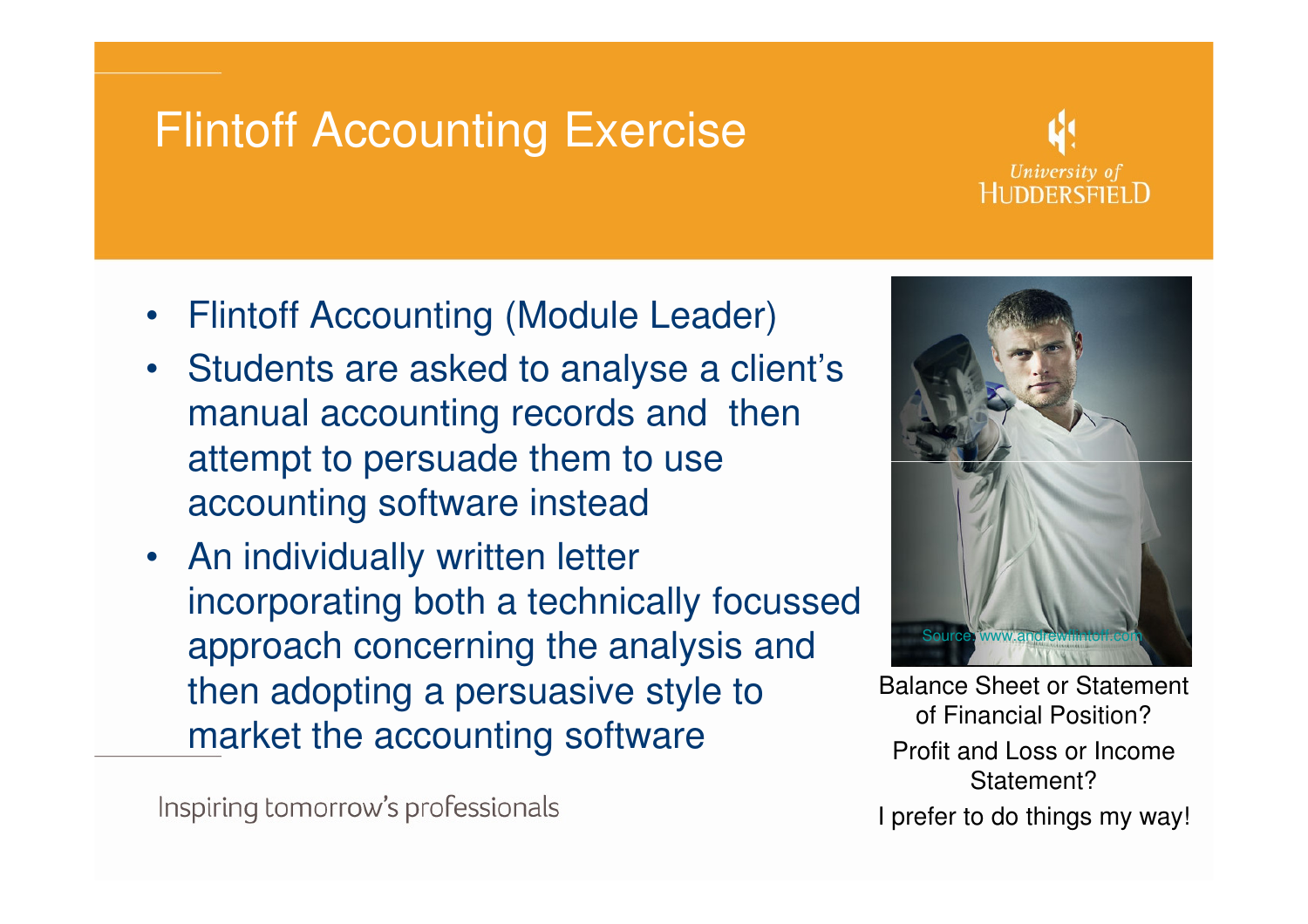Which employability competencies would you expect to develop in this exercise?University of HUDDERSEIELD

A)Financial awarenessB)Professional expertiseC)ListeningD)JudgementE)QuestioningF) Technical application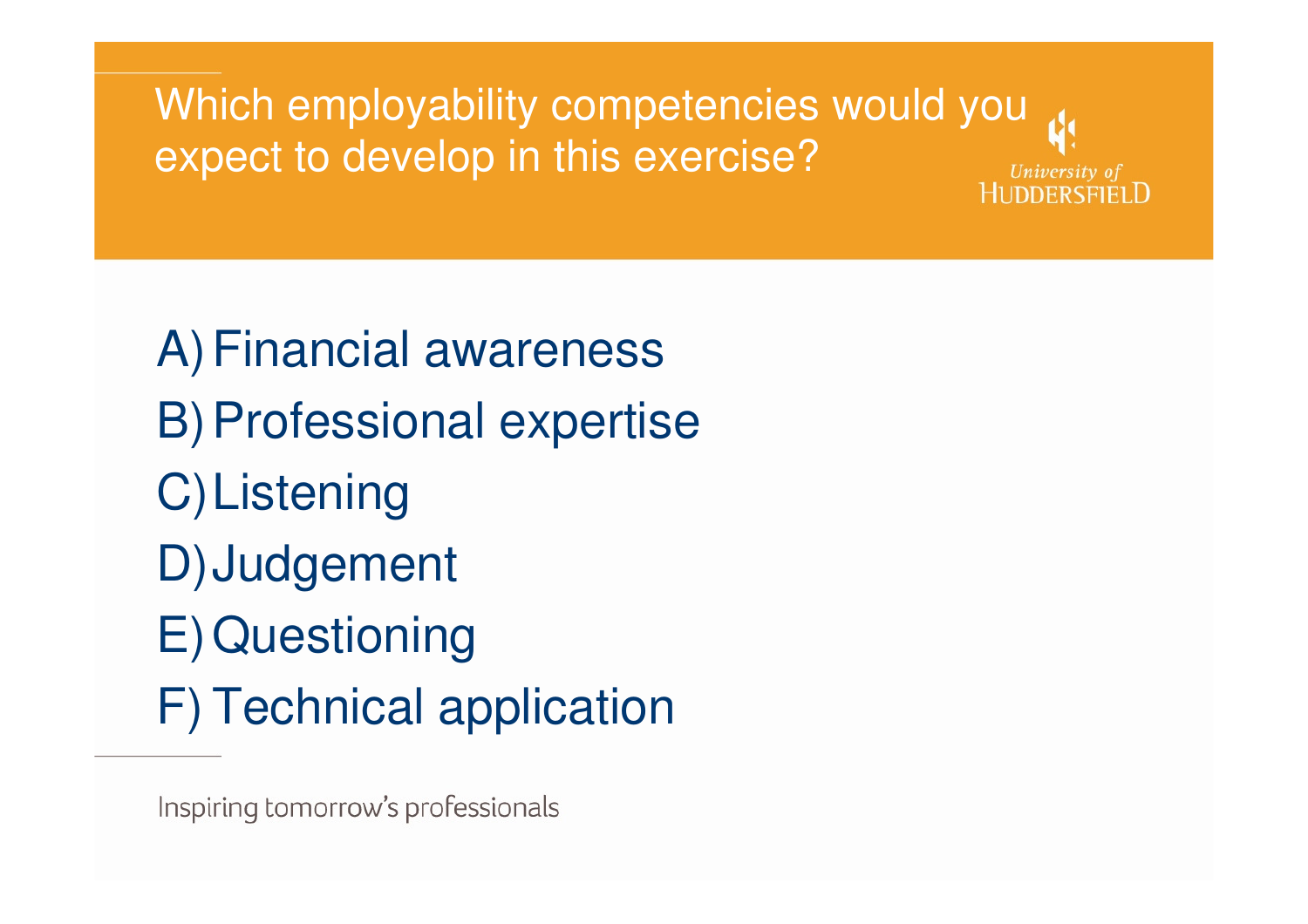# Flintoff Accounting AnalysisWhat do the students say?



- Influencing "In the past I have never been good at influencing people's decisions, but I really enjoyed this task of advising Andrew Flintoff to change and use electronic accounts"
- Professional expertise "When I was writing the letter I had to draw on things I had learnt in Financial Accounting … I struggled with this and had to go back over the things I had learnt to enable me to apply it in a practical way"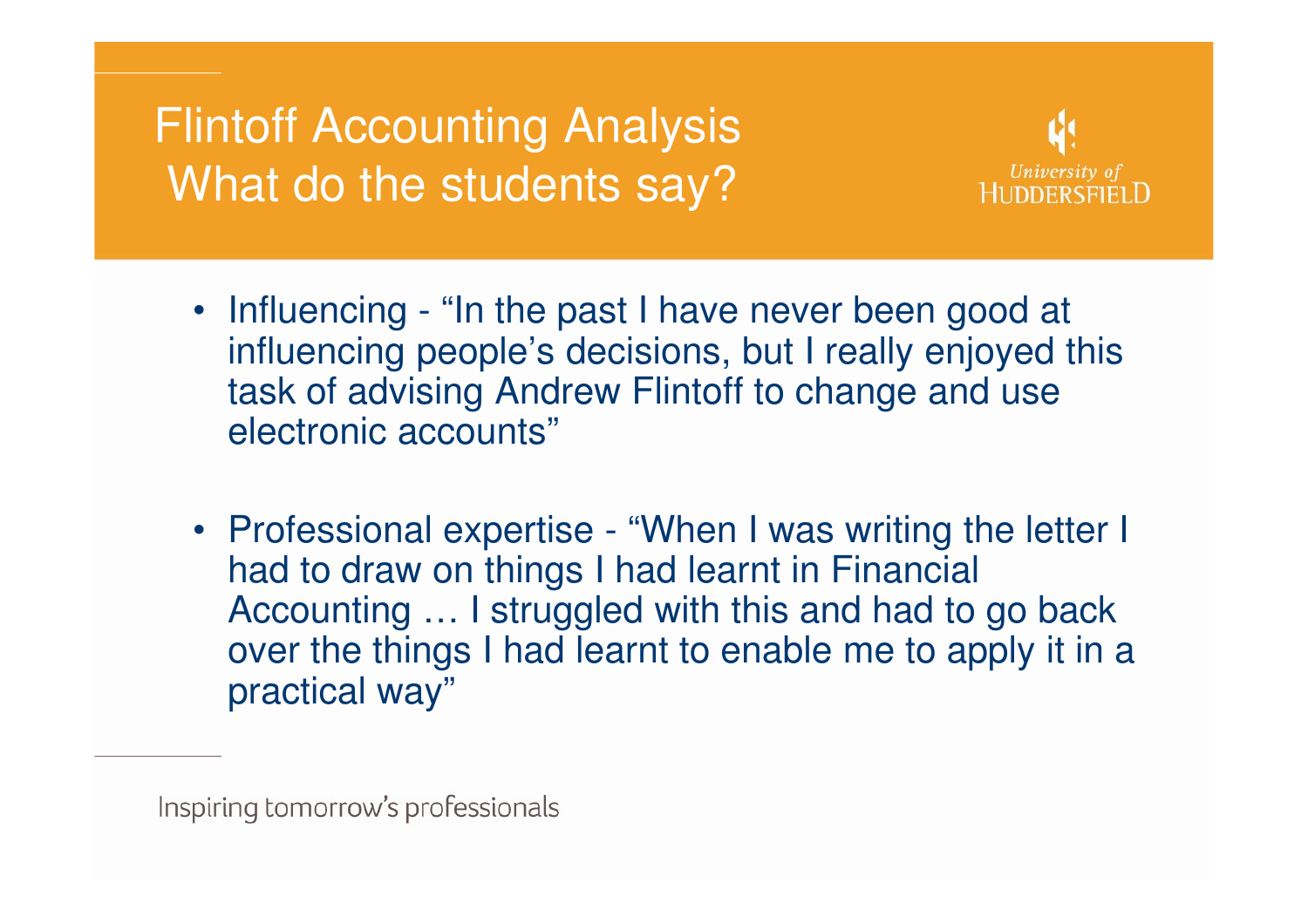### University Presentation



- Students are allocated a group presentation title
- **Drawing on their experiences** of previous exercises, consideration of previous feedback and their reflections linked to their employability
- **Using the final stage of our** method for developing presentation skills

Inspiring tomorrow's professionals



**1st Presentation (formative)only positive feedback**

**2nd Presentation (formative)positive and developmental feedback**

**3rd Presentation (summative)rehearse with the academic development tutors**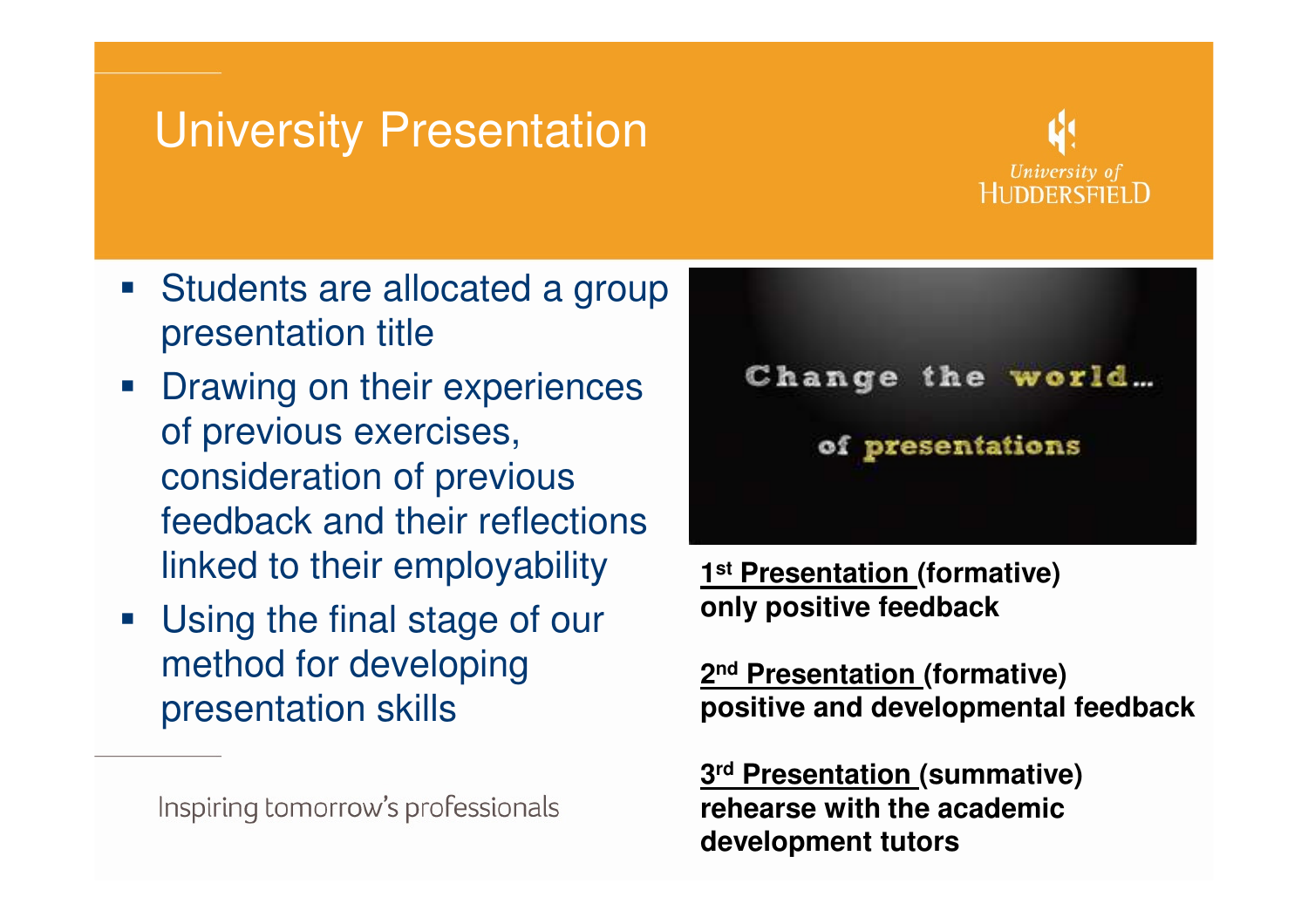#### The way forward?



- Students are still developing we have only just started the process
- • Employability competences need to be regularly revisited not just in AIO in the 1<sup>st</sup> year but across the whole course
- The current exercises can only address limited issues
- New materials and ways to gain engagement need to be •developed especially for the those who need it most
- If we could wave a magic wand what areas would we ask tosolve?
	- $\mathcal{L}_{\mathcal{A}}$  time management, planning and organisation, commercial awareness and life long learning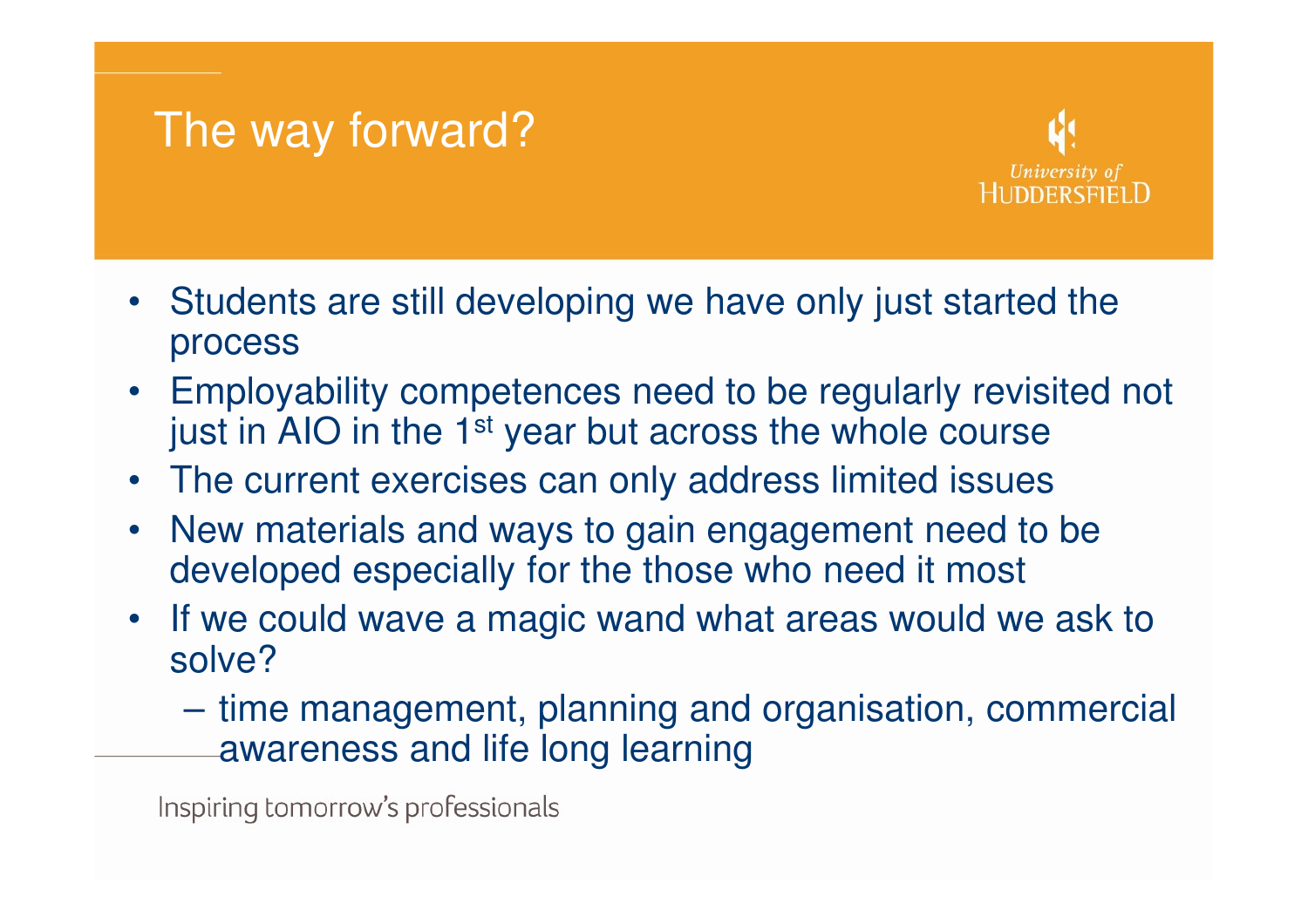# Important factors – employers and students perspective



#### Exhibit 1: Important factors considered when recruiting graduates (%)



Inspiring tomorrow's professionals

#### Exhibit 4: Factors which students think employers value most when recruiting graduates (%)

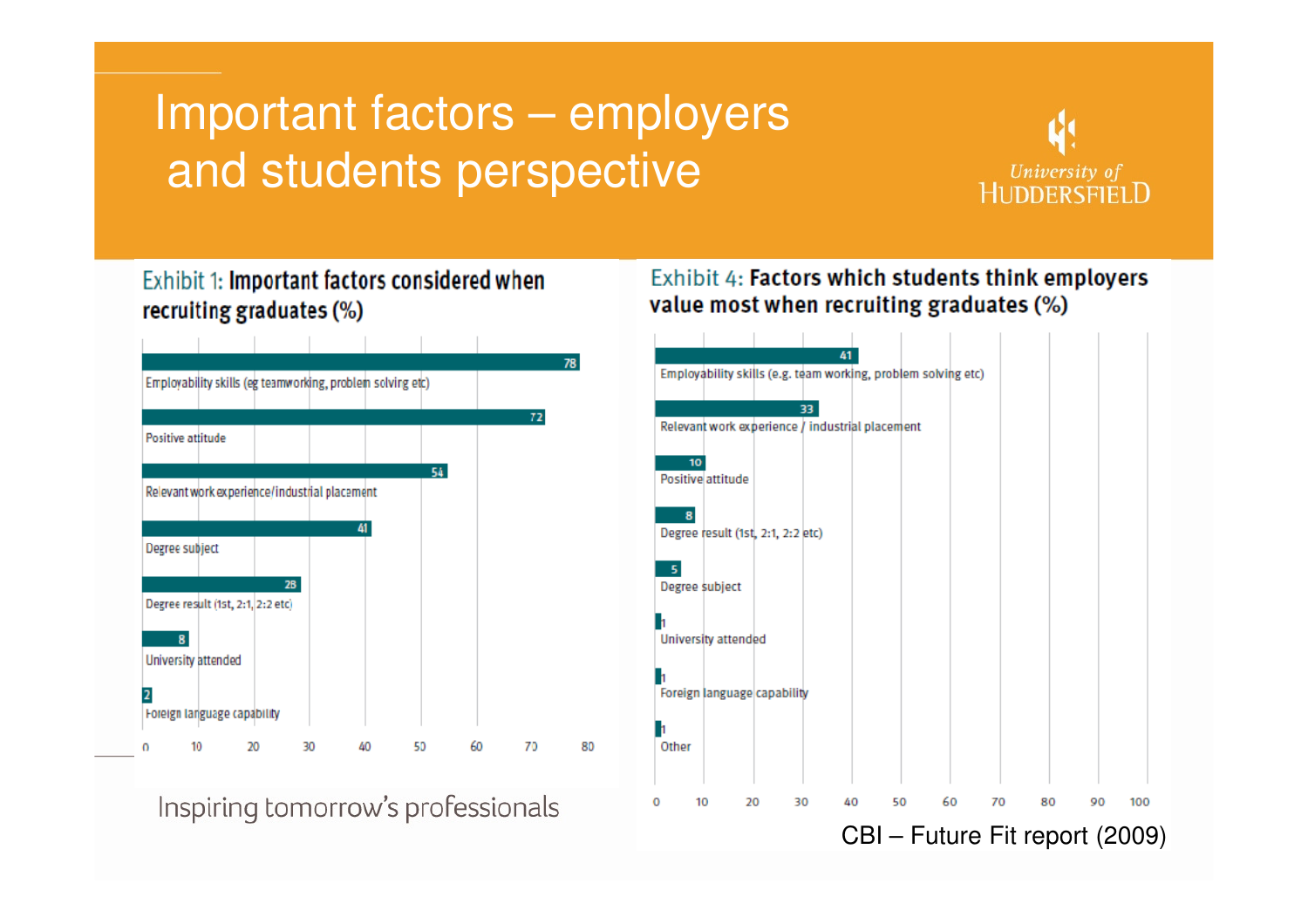# This what the employers think we need to do



#### Exhibit 3: What should universities prioritise in terms of undergraduates? (%)



CBI – Future Fit report (2009)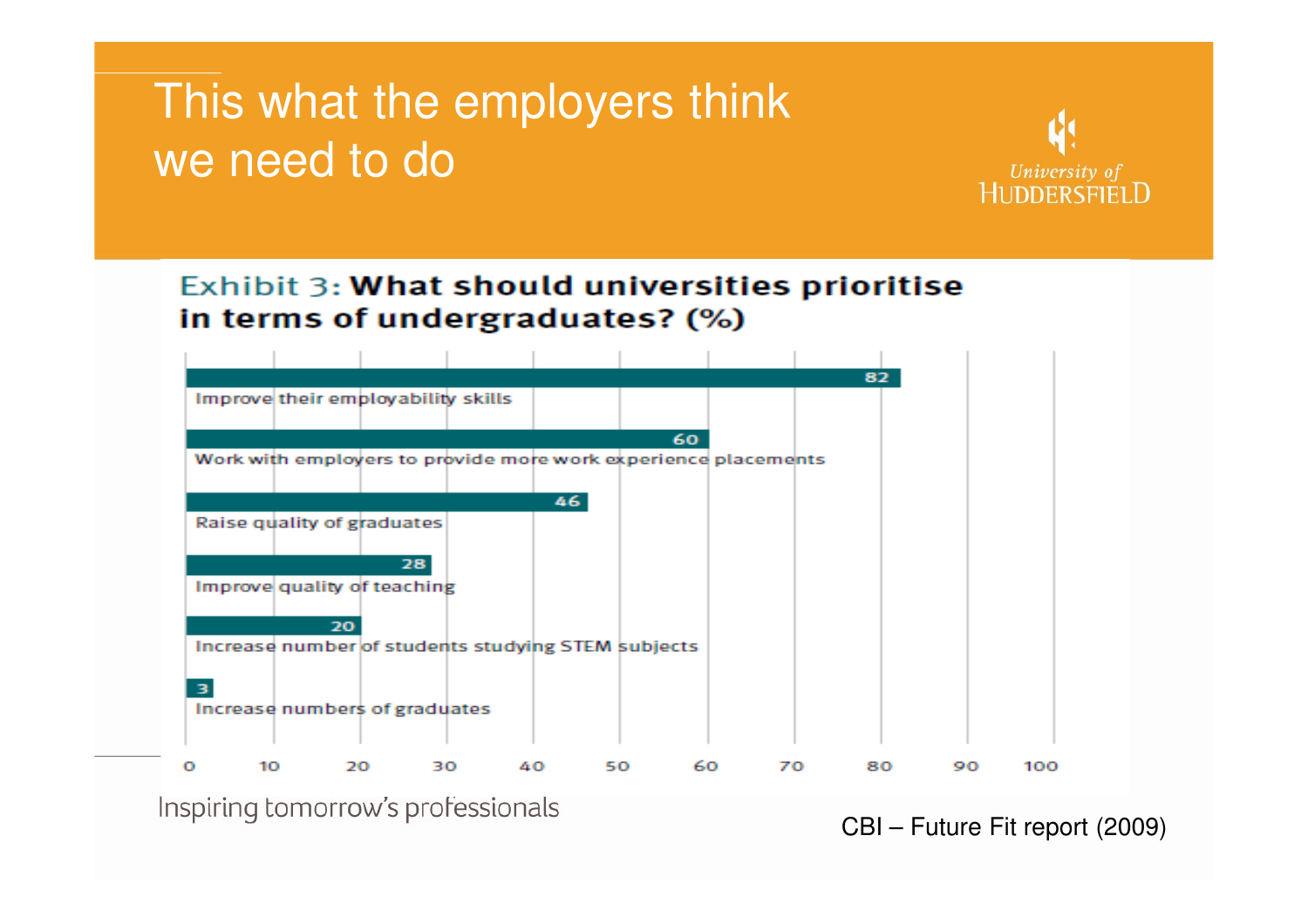#### Employability - Who do the students think is responsible?

University of **HUDDERSEIELD** 

#### Exhibit 5: Who is primarily responsible for helping students acquire employability skills (%)



CBI – Future Fit report (2009)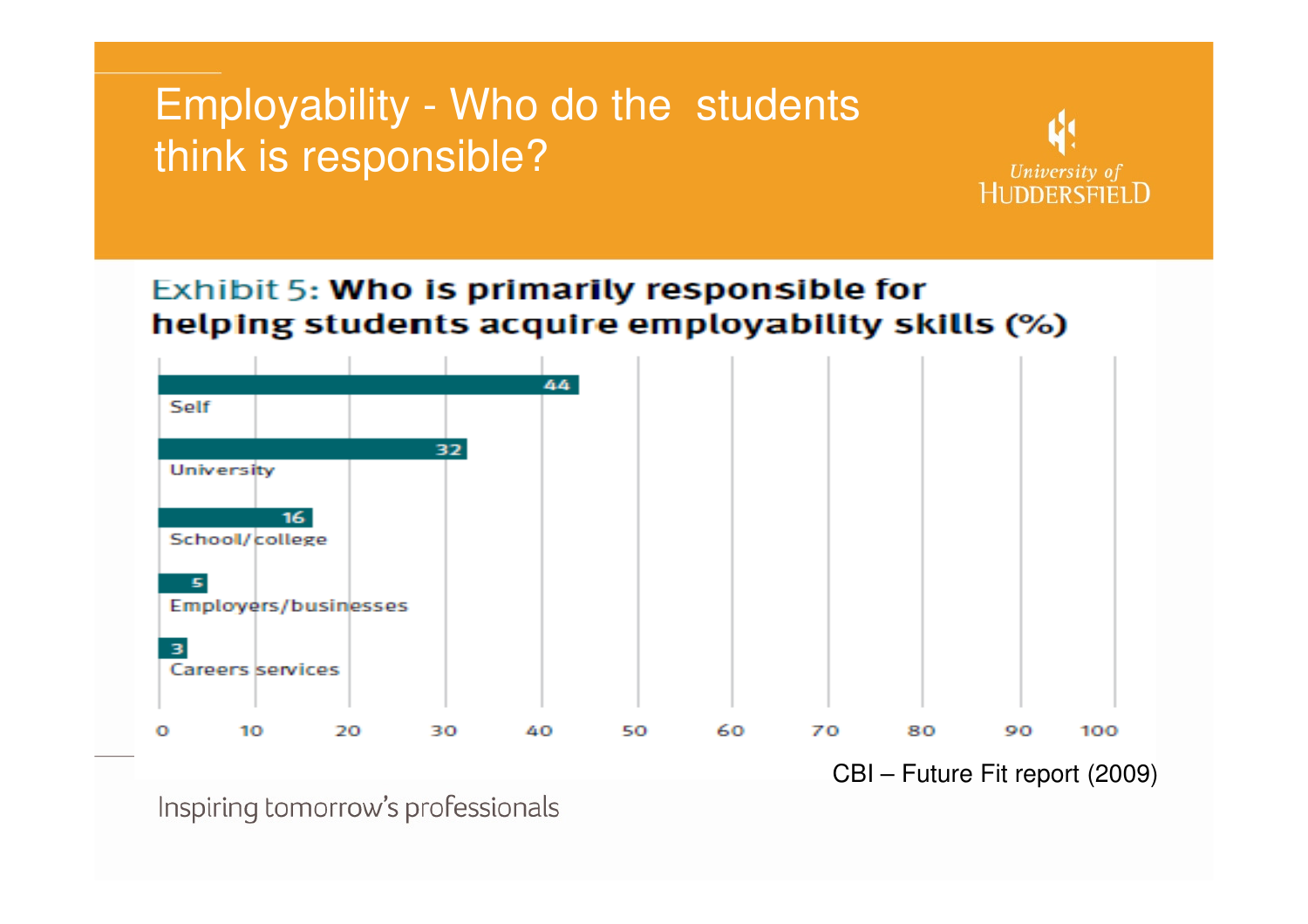# Employability - Who do the students think is responsible?



University of **HUDDERSFIELD**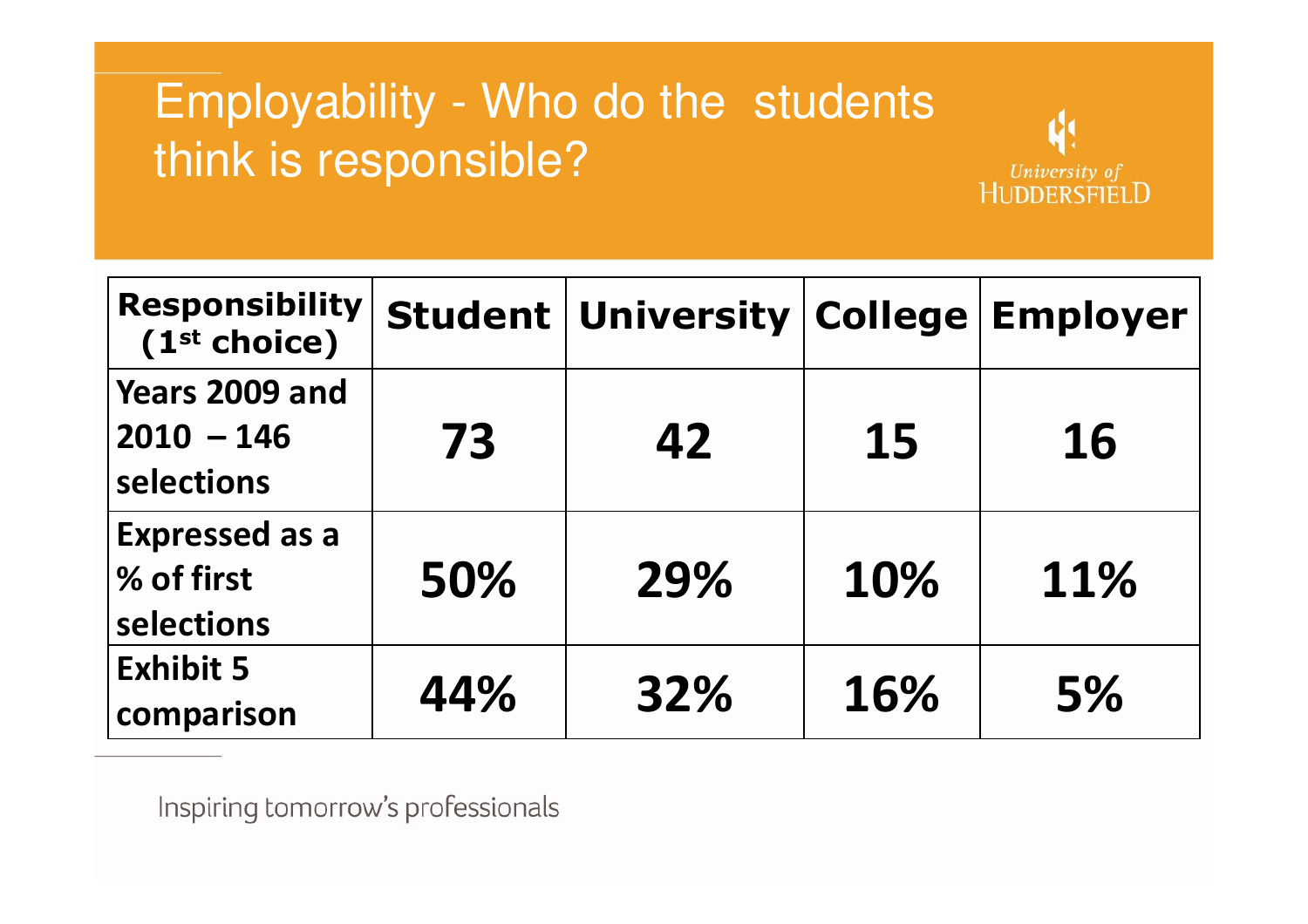# Employability is an essential elementbut for whom?

|                       | <b>Further</b><br><b>Education</b> | <b>Higher</b><br>Education | <b>Employers</b> |
|-----------------------|------------------------------------|----------------------------|------------------|
| Mean                  | 4.187                              | 4.213                      | 4.000            |
| IN                    | 150                                | 221                        | 150              |
| <b>Std. Deviation</b> | 0.617                              | 0.629                      | 0.808            |

University of<br>HUDDERSFIELD

Using a five-point Likert Scale  $-1$  = totally disagree up to  $5$  = totally agree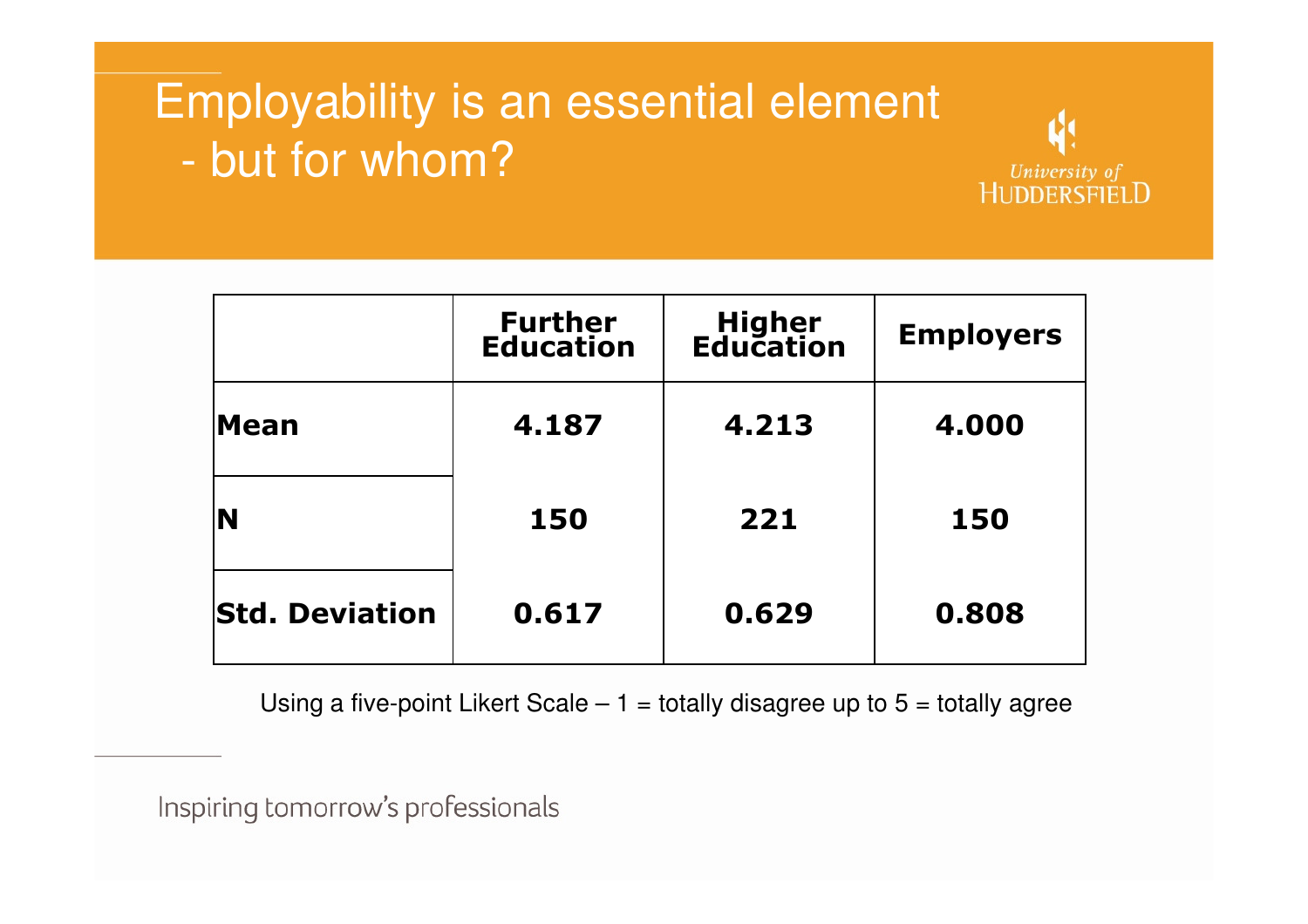#### Employability should feature – where?М University of<br>HUDDERSFIELD

|                       | All degree<br>modules | <b>Just one</b><br>module | the degree | All 3 years of Just 1 year of<br>the degree |
|-----------------------|-----------------------|---------------------------|------------|---------------------------------------------|
| <b>Mean</b>           | 3.676                 | 2.877                     | 3.767      | 2.423                                       |
| IN                    | 221                   | 221                       | 221        | 150                                         |
| <b>Std. Deviation</b> | 0.981                 | 1.142                     | 1.016      | 1.021                                       |

Again using a five-point Likert Scale  $-1$  = totally disagree up to  $5$  = totally agree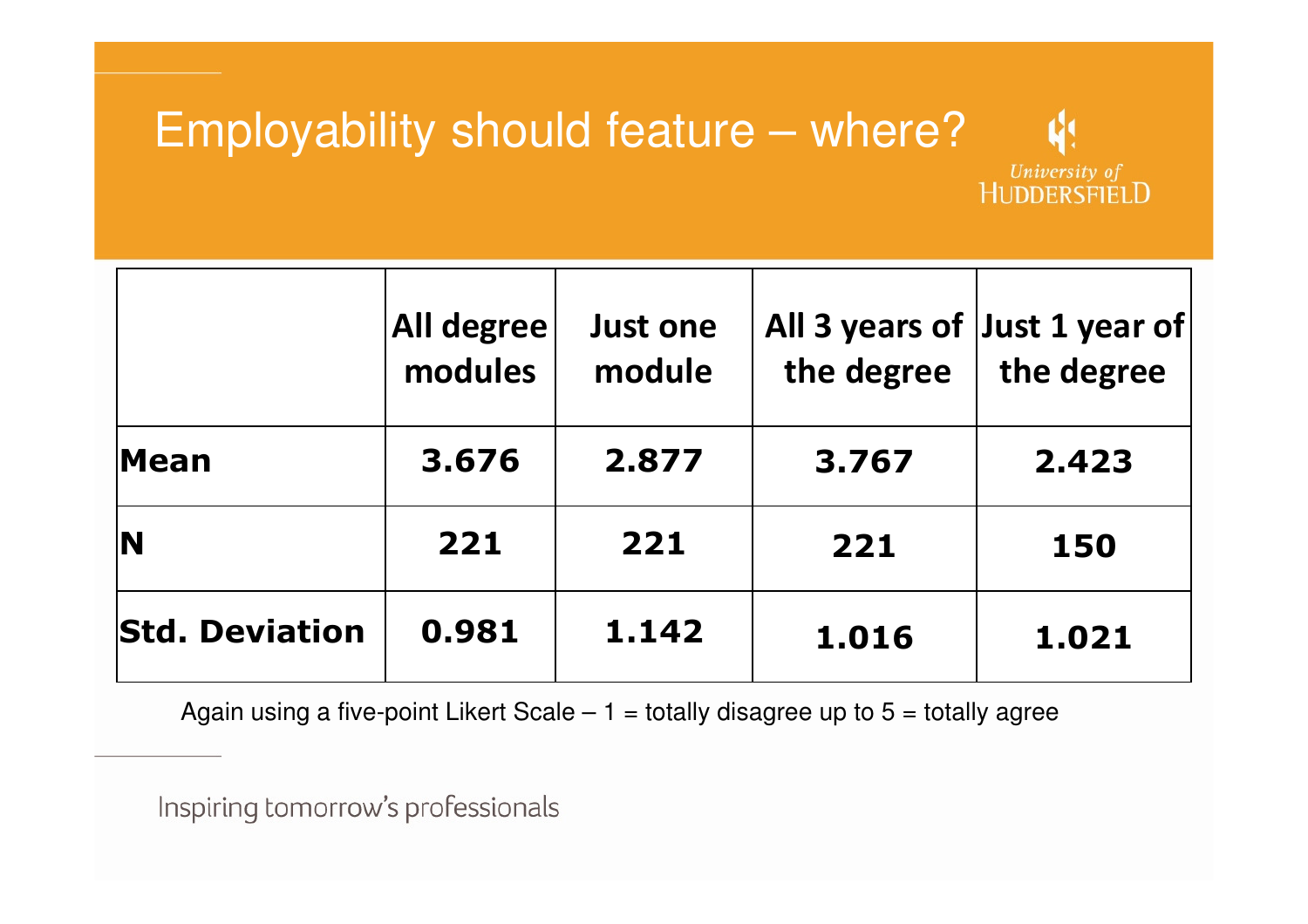# Which employability competences?

#### University of  $H$ linnerseiei D

- Commercial Awareness (2.0) •
- •Leadership (1.5)
- •Commitment and drive (1.5)
- •Problem solving (1.4)
- •Managing own learning (1.3)
- •Adaptability (1.3)
- •Customer Focus (1.3)
- •Oral Communication(1.2)
- •Motivation (1.1)

Inspiring tomorrow's professionals

- Planning (0.9)
	- •Team working (0.9)
	- Time Management (0.8)
	- Cultural Sensitivity (0.8)
	- •Project Management (0.7)
	- •Risk Taking (0.7)
	- $\bullet$ Numeracy (0.5)
	- $\bullet$ Report Writing (0.4)
	- •Computer Literacy (- 0.5)

Association Graduate Recruiters –Skills gap 2005/7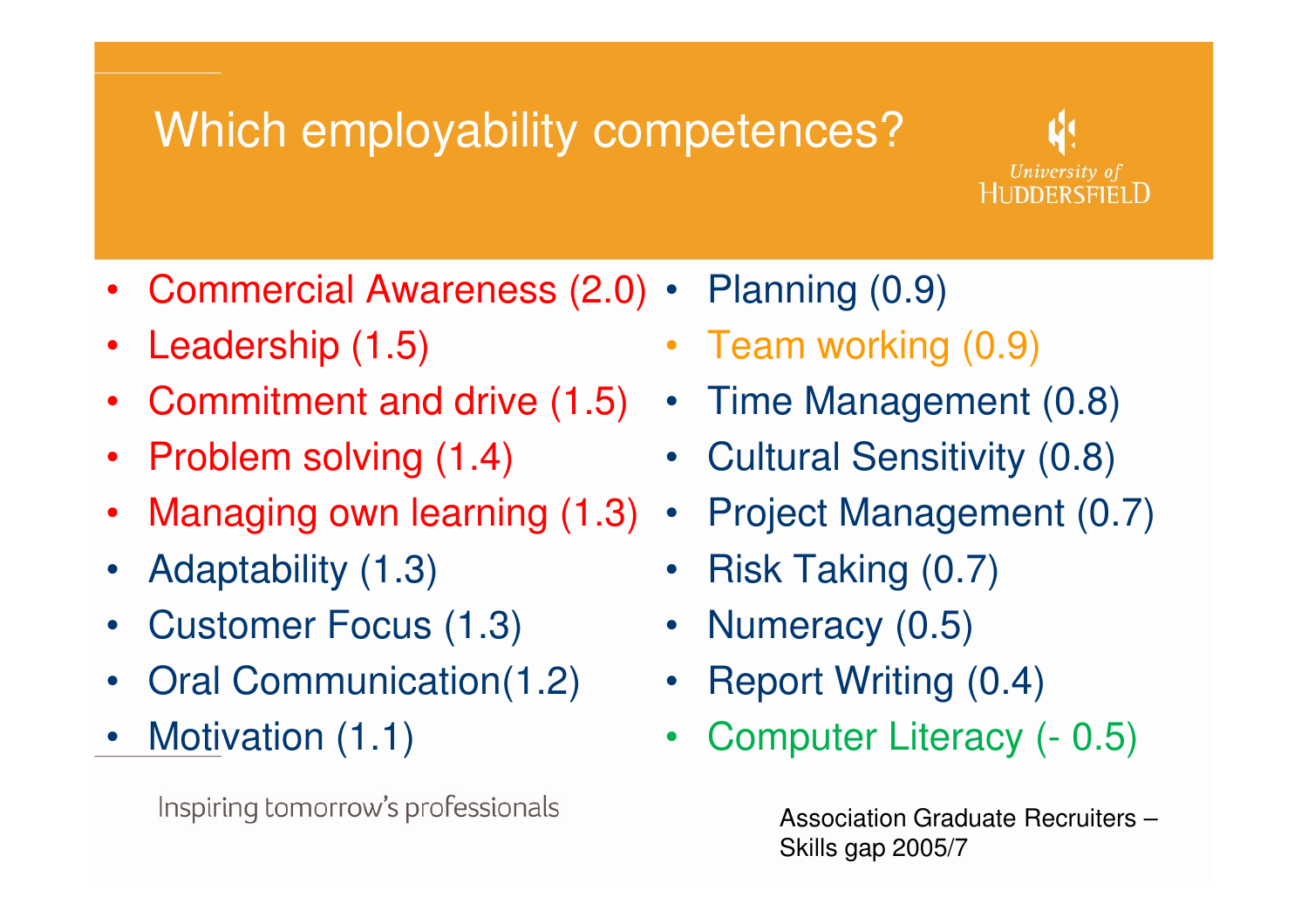#### Which employability competences?

Students views based on CIHE competences



Team Working 179Adaptability 123Planning & Organising 121Initiative 107Leadership 106Analysis 87Financial Awareness 78Personal Development 73Written Communication 71

Inspiring tomorrow's professionals

Commercial Awareness 46Lifelong Learning 34Organisational Understanding 33Technical Application 11Achievement Oriented 2Interpersonal Sensitive 0Questioning -24Influencing -25Process Orientation -70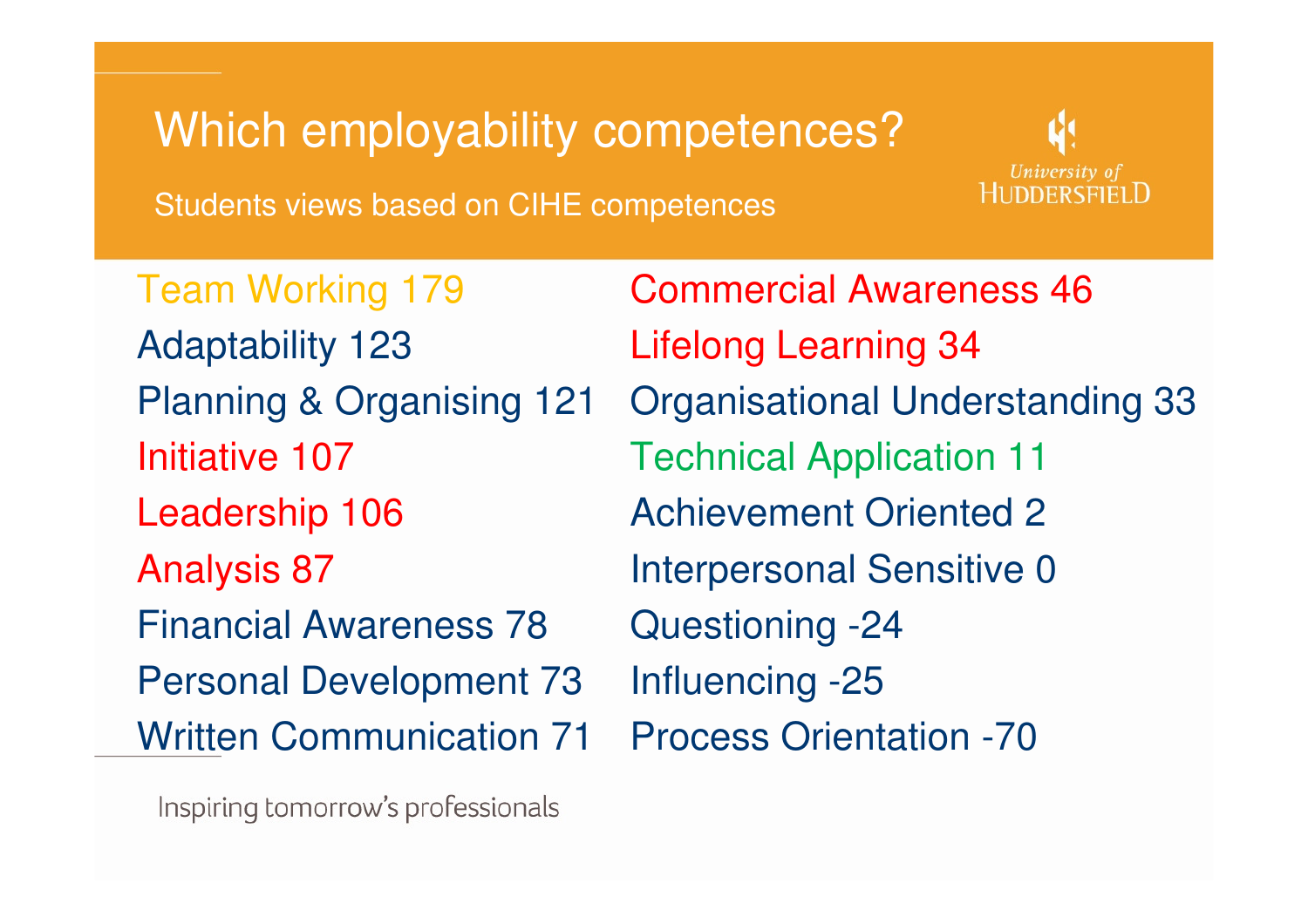# Selected Comparisons of Competency **Ratings**



University of **HUDDERSFIELD**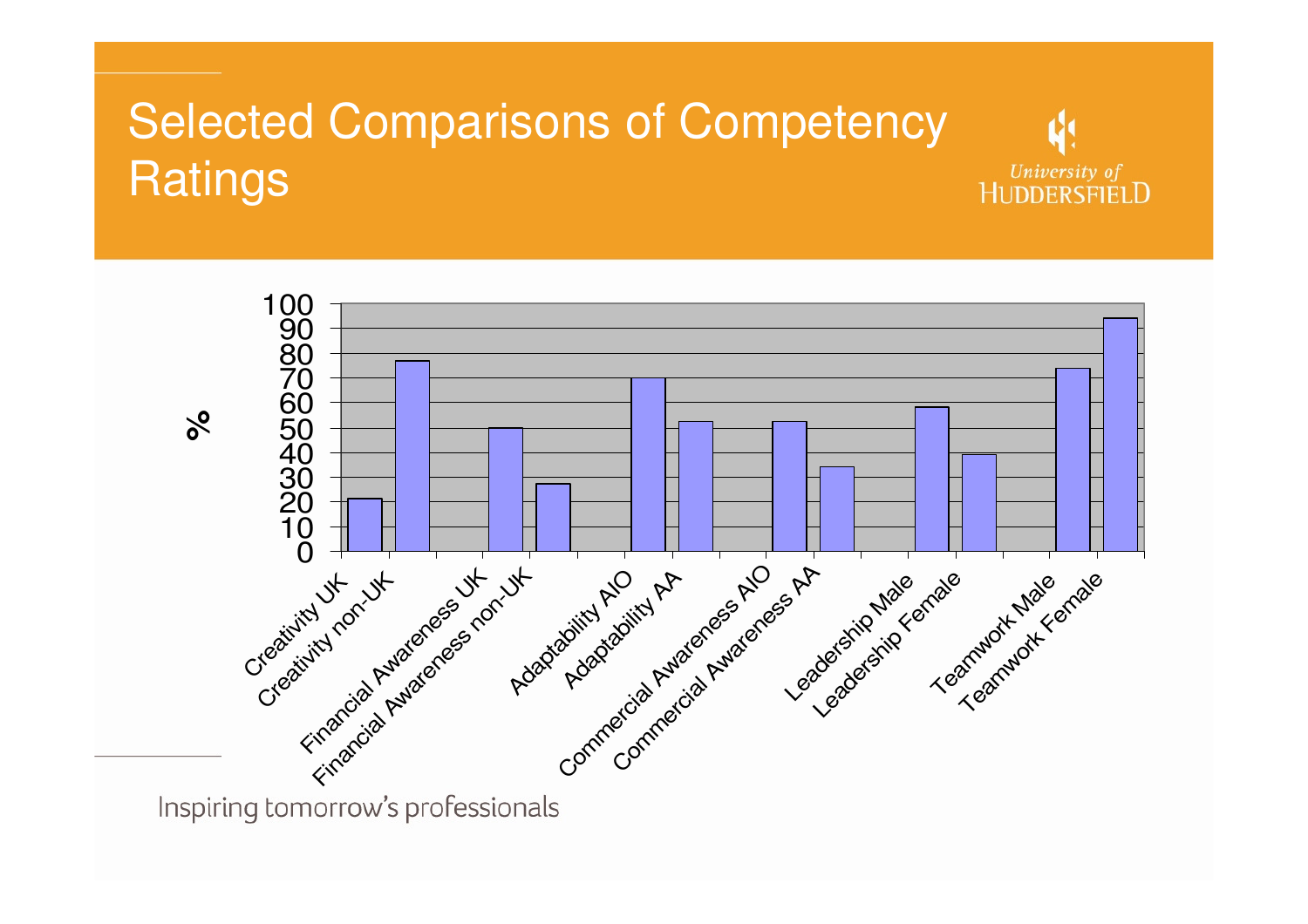# Are we making an impact?Evidence from MC-Dipwww.learning-styles.org



| <b>Using the MC-Dip</b><br>learning styles on-line | 1st four<br>weeks | <b>End of</b><br>term two | <b>Difference</b> |
|----------------------------------------------------|-------------------|---------------------------|-------------------|
| <b>Writing Style</b>                               | 5.47              | 5.98                      | 0.51              |
| Numeracy                                           | 7.05              | 7.31                      | 0.26              |
| <b>ICT</b>                                         | 7.14              | 7.52                      | 0.38              |
| <b>Presentations</b>                               | 4.77              | 5.97                      | 1.20              |
| Marketing                                          | 5.38              | 5.95                      | 0.57              |
| <b>Teamwork</b>                                    | 6.43              | 6.91                      | 0.48              |
| <b>Average (10 areas)</b>                          | 5.68              | 6.24                      | 0.56              |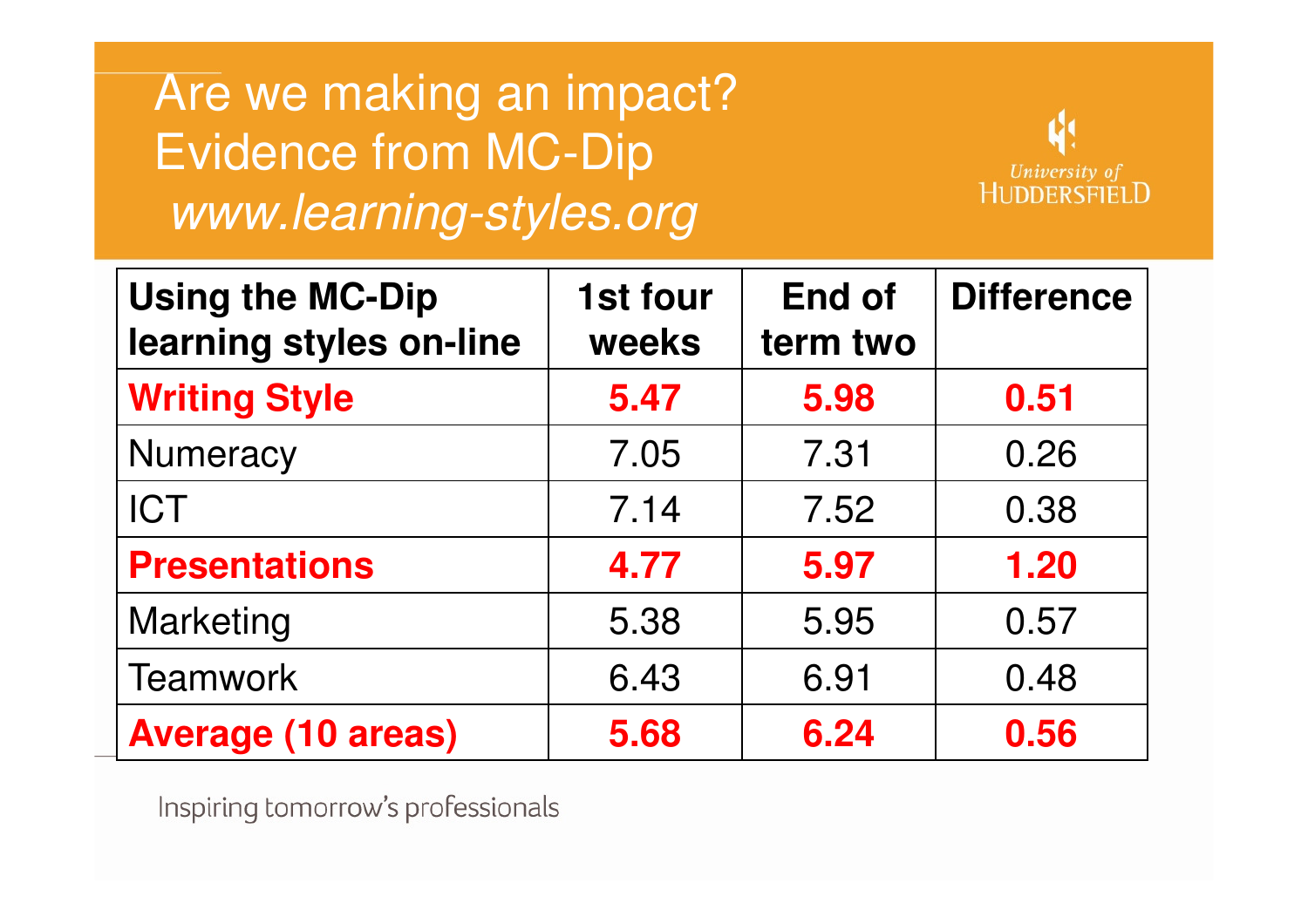Are we making an impact? This email extract was received from a 2009 graduate:



• "I wanted to tell you about the management diploma ... It is obvious to me that my fellow graduates (on the scheme) did not have the benefit of these sessions at their universities. The diploma has a massive emphasis on personal development using regular selfassessments and reflective logs ... . Although I whinged at the time, the logs have made this task almost second nature to me ... My work is issued to my peers as exemplary; it is acknowledged by my mentorsand reported back to the managers of the company.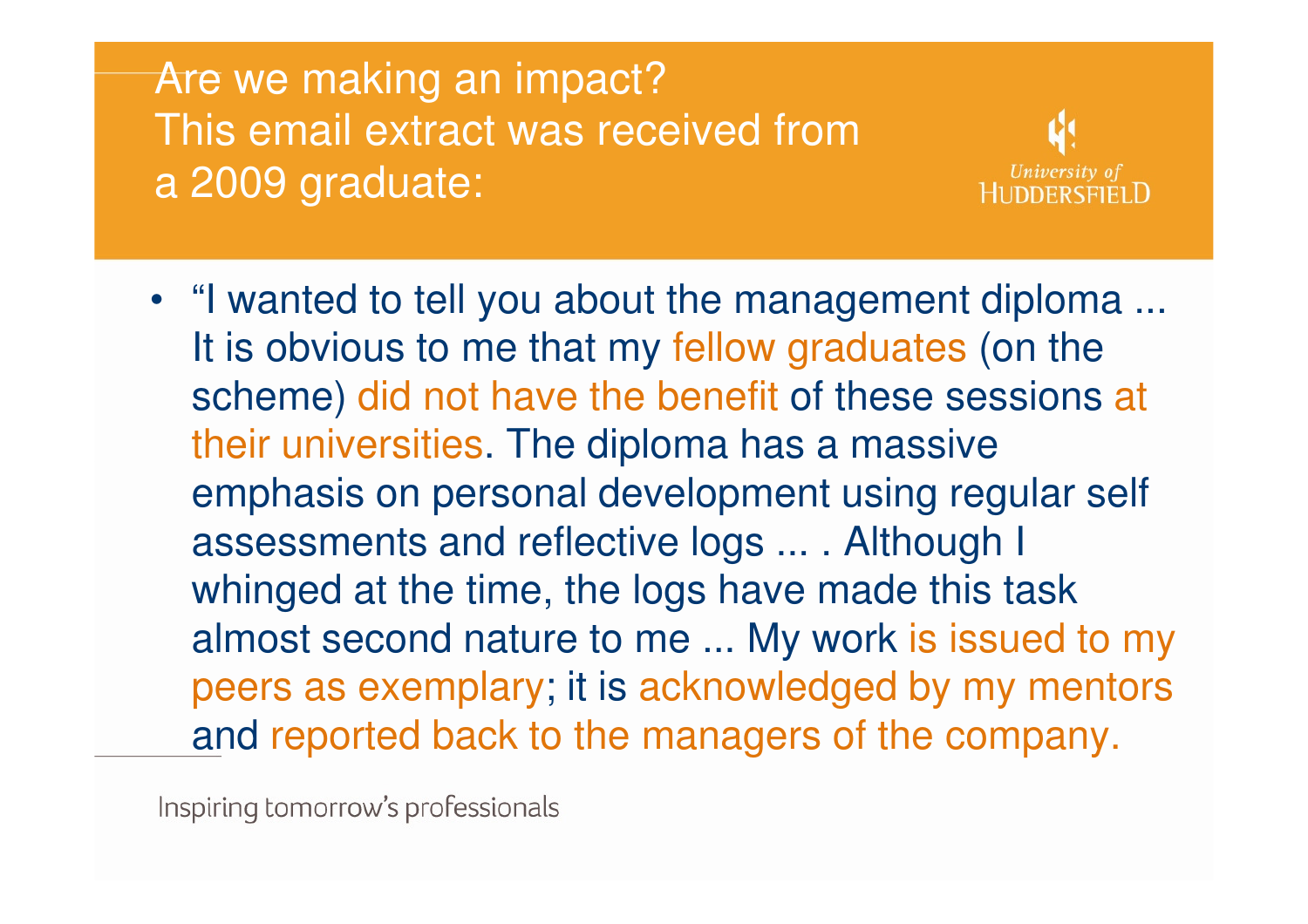Are we making an impact? This email extract was received from a 2009 graduate a few months ago:



- It would probably be a good time to say ... how valuable your module, words of wisdom and help was in getting me here – thank you John.
- I only wish that I could give back some words of wisdom in how to get your students to buy in to the concept of PDP and soft skills because they are definitely the key to getting onto good graduate schemes and becoming well rounded professionals – just like you said they would."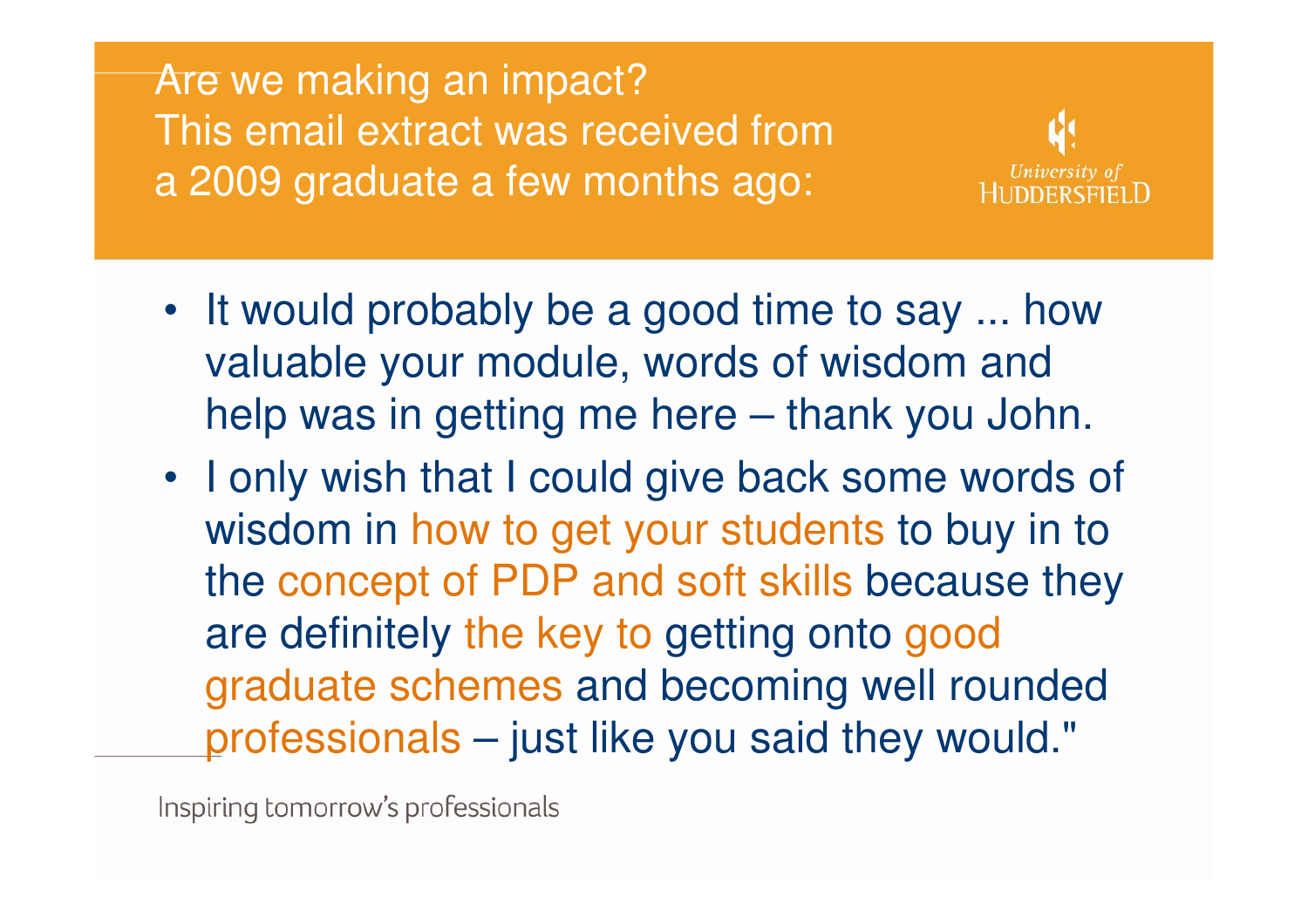Are we making an impact? This is an extract which shows the impact of our original assessment

• "…I have made some big personal developments since starting university… these I personally think came from completing thisportfolio but I have to say it has not been easy. The portfolio has been one of the hardest tasks I have ever been a part of …

University of

- The best thing about this portfolio is that it hasn't felt like an assignment … it has really felt like a journey where I opened myself up and 'identified' my deepest weaknesses to make myself better which is something I never would have done
- • … After everything I have been through with this portfolio I think that the mark I will receive isn't important as the way it has changed me as a person is far more valuable."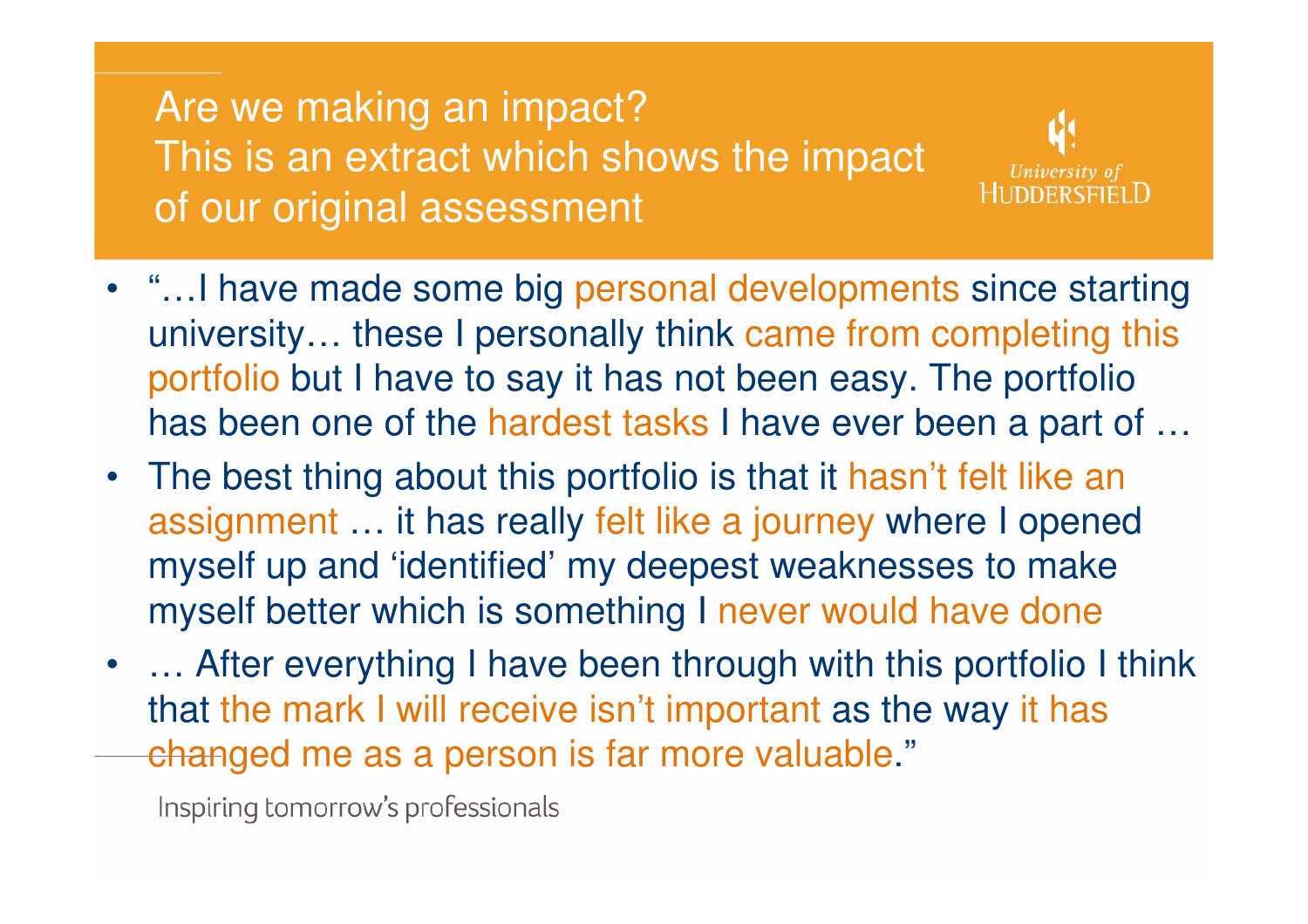## **Bibliography**



- Bedford Committee (American Accounting Association Committee on the Future Structure, Content, and Scope of Accounting Education), (1986). Future of accounting education: preparing for the expanding profession. Issues in Accounting Education, 1:1, pp. 168-95.
- Bowden, J.A. and Walsh, E. (1994) Implications for Higher Education of a Competency Based Approach to Education and Training. Canberra: Australian Government Publishing Service.
- Casner-Lotto, J., & Barrington, L. (2006). Are they really ready to work? Employers' perspectives on the basic knowledge and applied skills of new entrants to the 21st century U.S. workforce. New York: The Conference Board. Available at: http://www.conferenceboard.org/pdf\_free/BED-06-Workforce.pdf
- -CBI (2009). *Future Fit: Preparing Graduates for the World of Work.* Available at: http://www.cbi.org.uk/pdf/20090326-CBI-FutureFit-Preparing<br>graduates-for-the-world-of-work.pdf (Accessed on 28<sup>th</sup> April 2011).
- Committee on Higher Education (1963). Higher Education: Report of the Committee of Lord Robbins, 1961-63. (The Robbins Report).
- CPA Australia (2002) Submission to the Ministerial Issues Paper: Striving for Quality: Learning, Teaching and Scholarship. Melbourne: CPA Australia.
- English, J. and Ireland, C. (2010) Employability A Question of Responsibility. In: ceth Conference 2010 *Employability in the Curriculum;* Beyond the Bolt-On?, 22-23rd June, University of Central Lancashire, UK. Available at: http://eprints.hud.ac.uk/8002/1/EnglishCeth.pdf
- Fielding, R. (2007). Employability the recruiter's view. In E-volve: Enhancing Employability Conference,  $4<sup>th</sup>$  September, University of Central Lancashire, UK. Available at: http://www.uclan.ac.uk/schools/lbs/e-evolve/programme.php (Accessed on 5th May 2011).
- Gracia, L. and Jenkins, E. (2003) A quantitative exploration of student performance on an undergraduate accounting programme of study,Accounting Education: an international journal, 12:1, pp. 15-32.